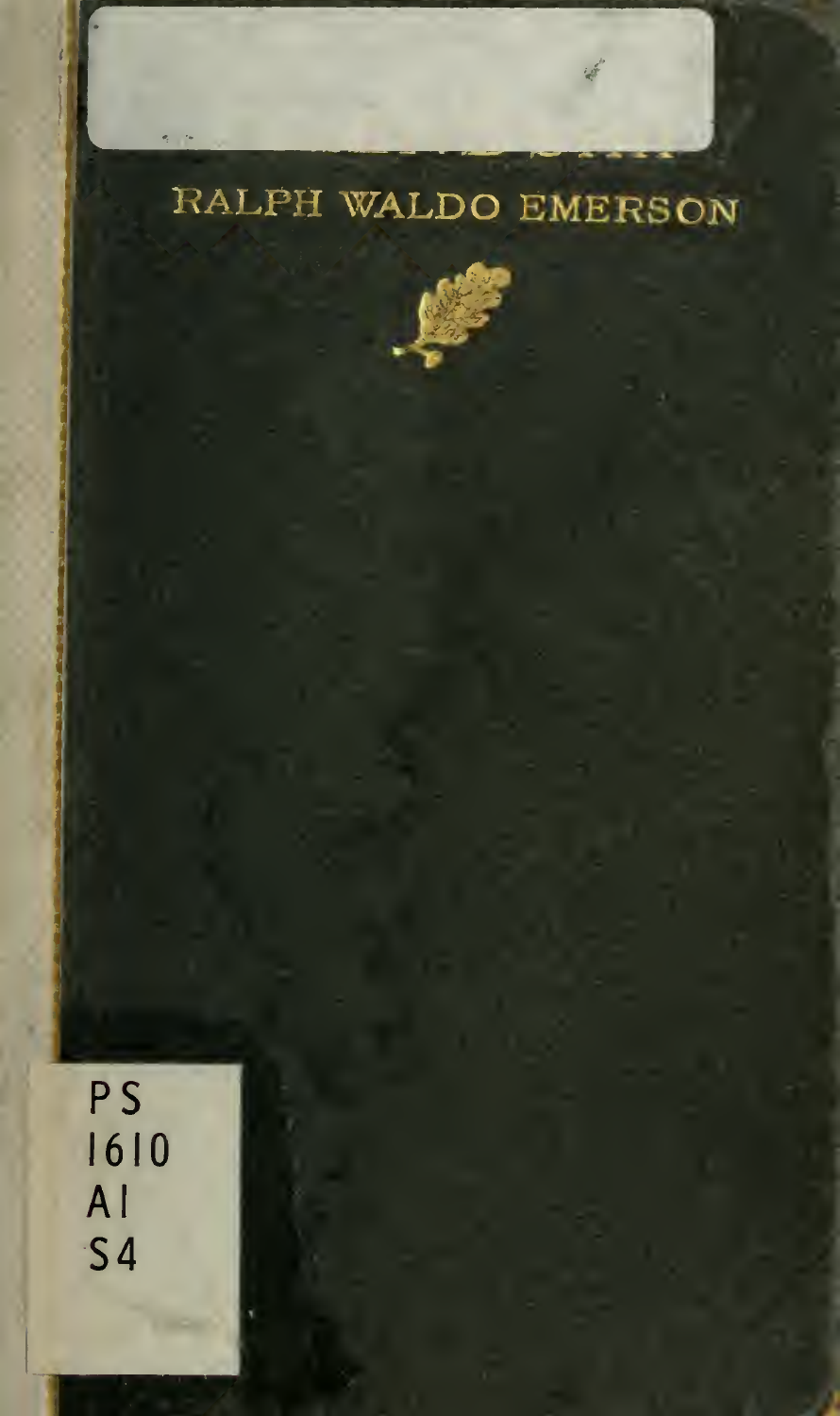

s

×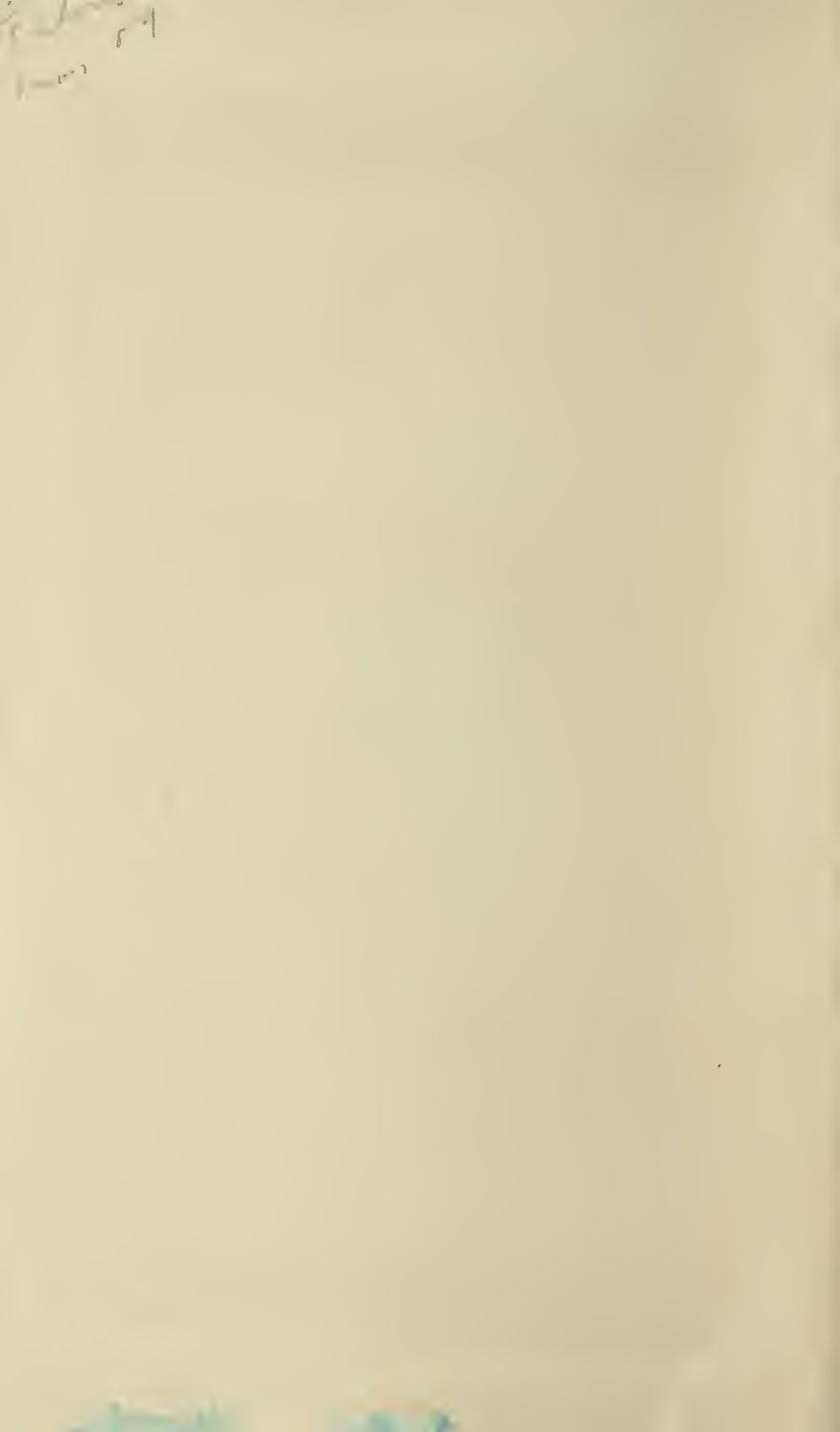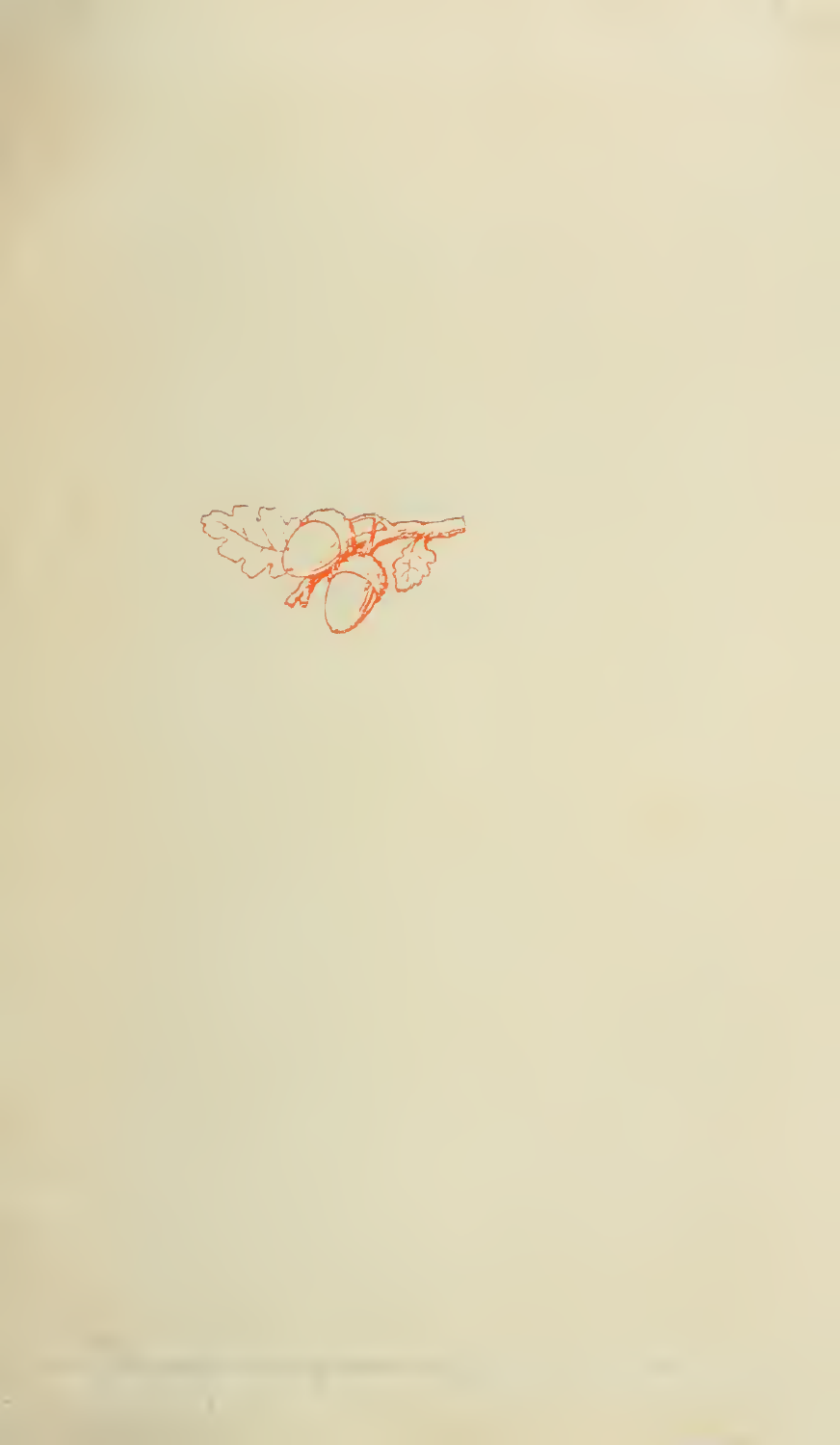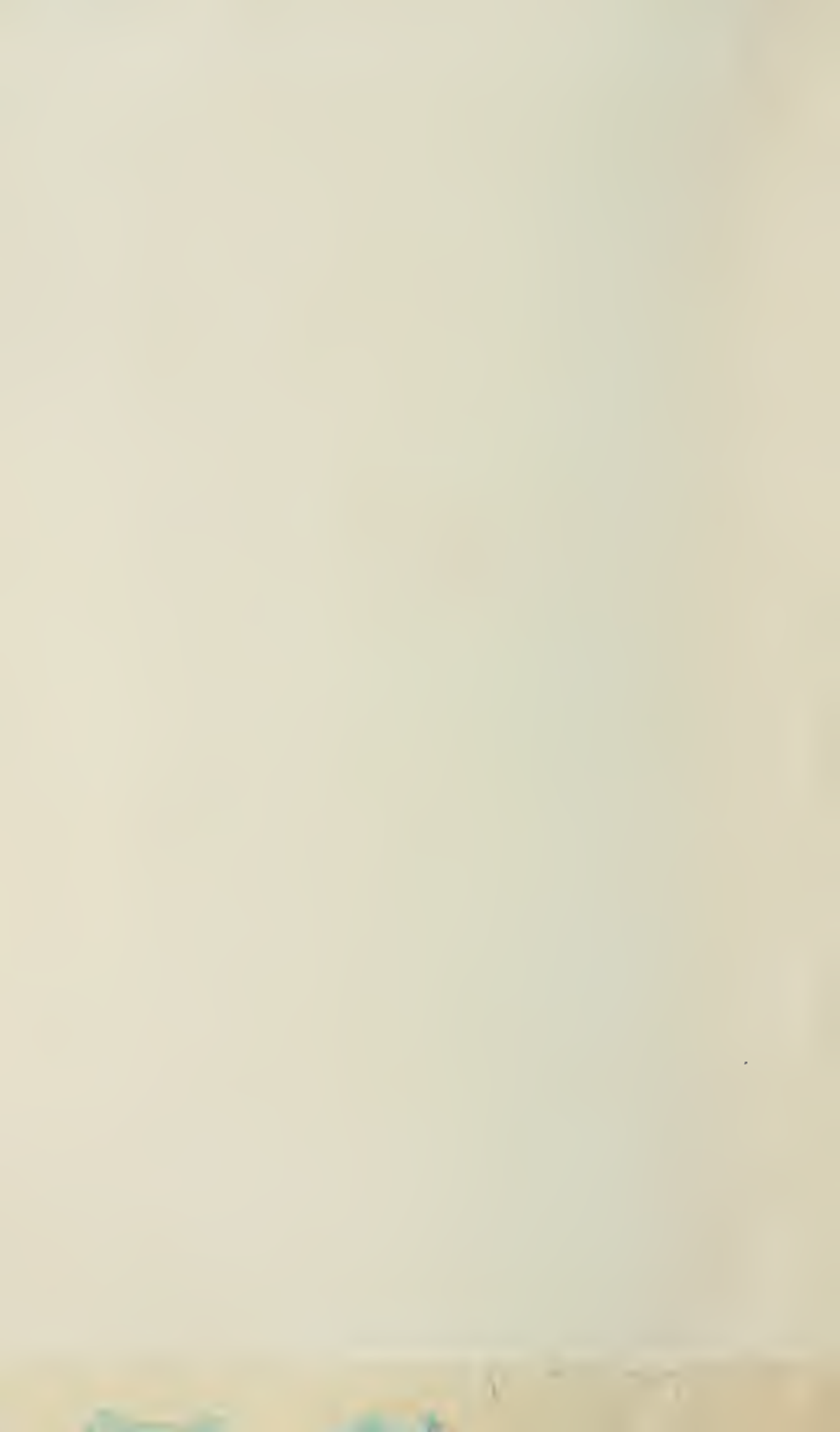## FRIENDSHIP

BY

R. W. EMERSON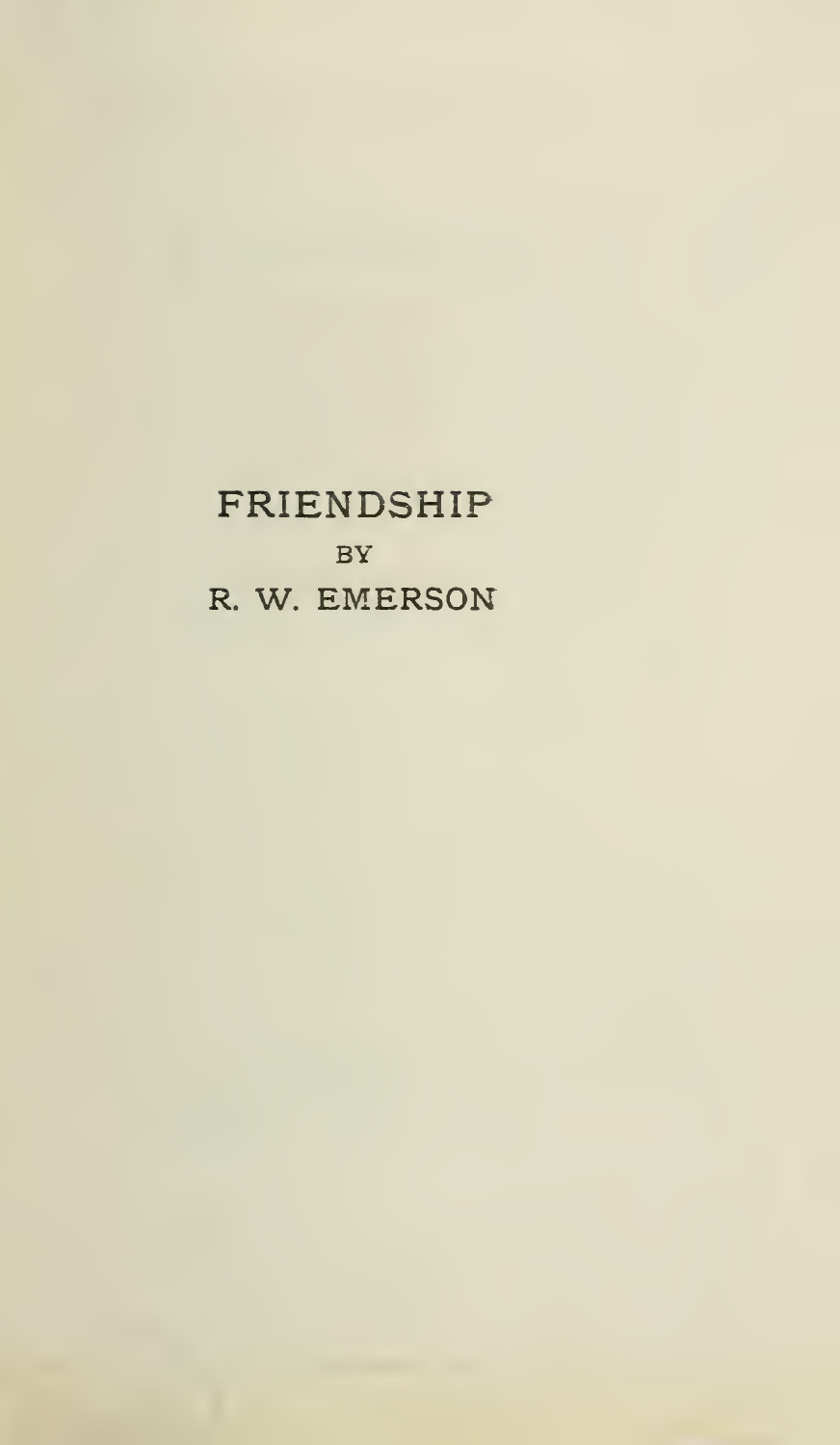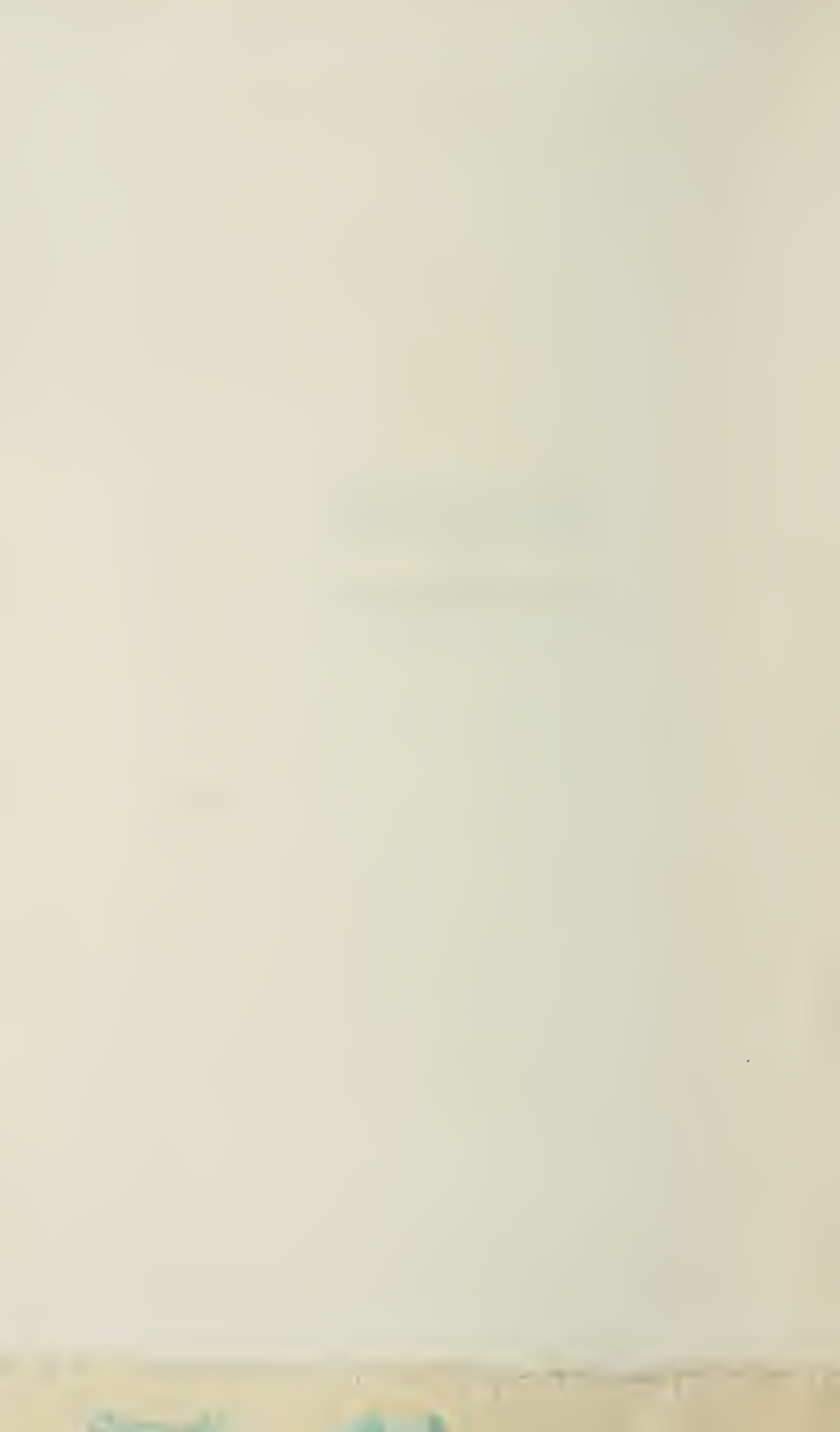# FRIENDSHIP

BY

R. W. EMERSON



## LONDON SIEGLE, HILL & CO.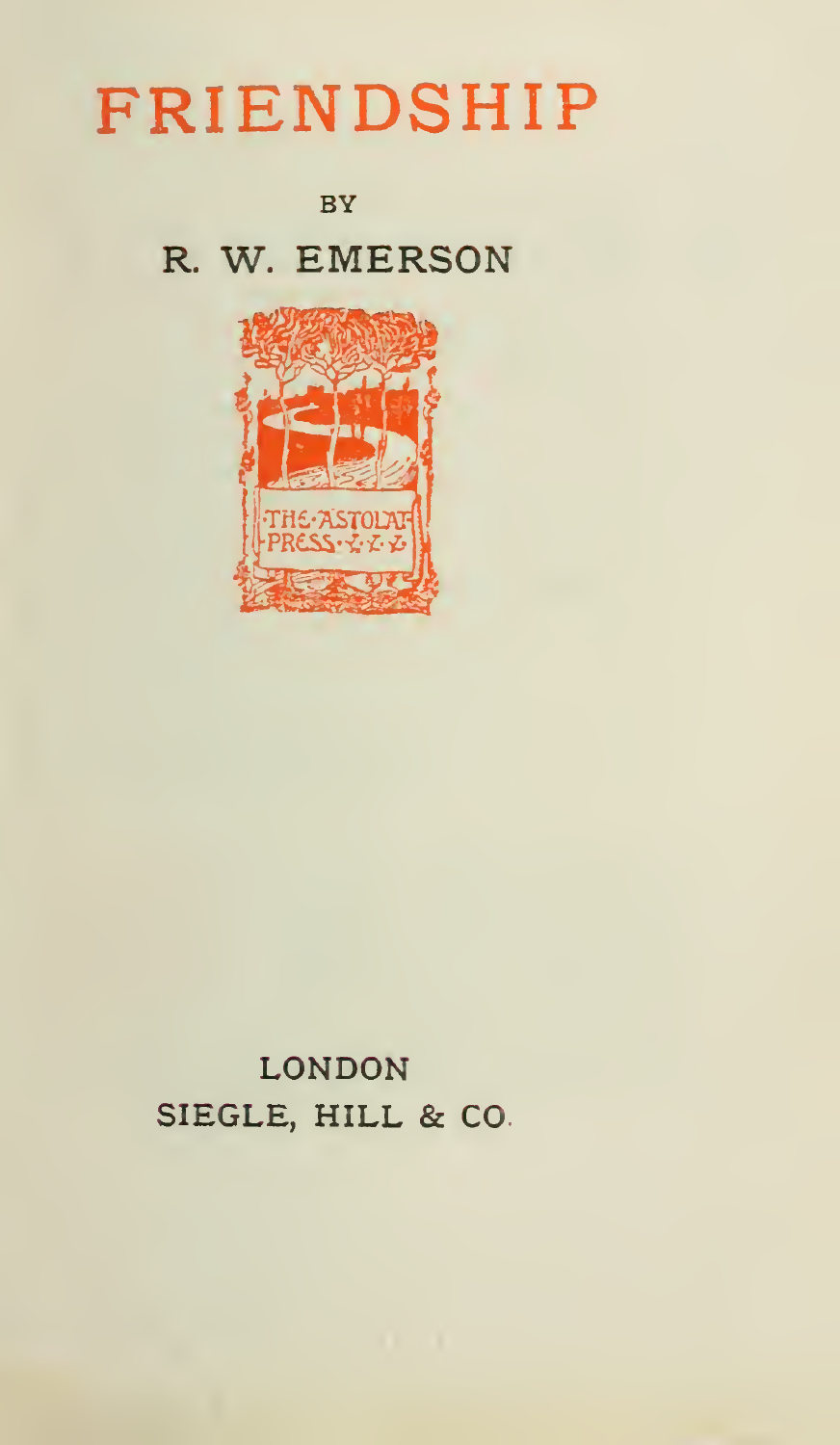PS1610  $AI$  $54$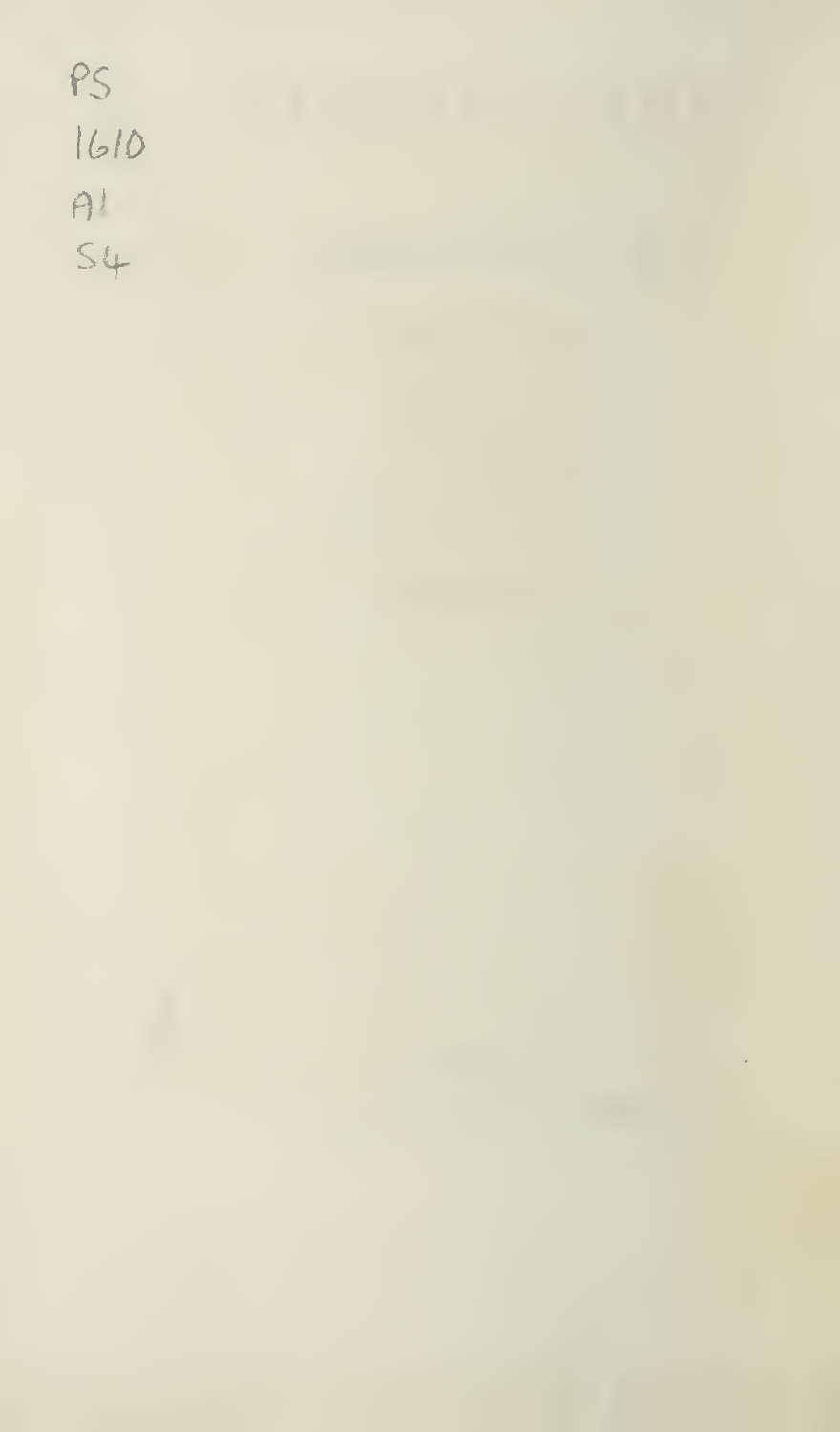### FRIENDSHIP

RUDDY drop of manly blood

The surging sea outweighs, The world uncertain comes and goes, The lover rooted stays. <sup>I</sup> fancied he was fled, And, after many a year, Glowed unexhausted kindliness Like daily sunrise there. My careful heart was free again O friend, my bosom said, Through thee alone the sky is arched, Through thee the rose is red. All things through thee take nobler form, And look beyond the earth, The mill-round of our fate appears A sun-path in thy worth. Me too thy nobleness has taught<br>To master my despair ; The fountains of my hidden life<br>Are through thy friendship fair.



E have a great deal more<br>kindness than is ever kindness than is ever spoken. Maugre all the selfishness that chills like east winds the world, the<br>whole human family is whole human

bathed with an element of love like <sup>a</sup> fine ether. How many persons we meet in houses, whom we scarcely speak to,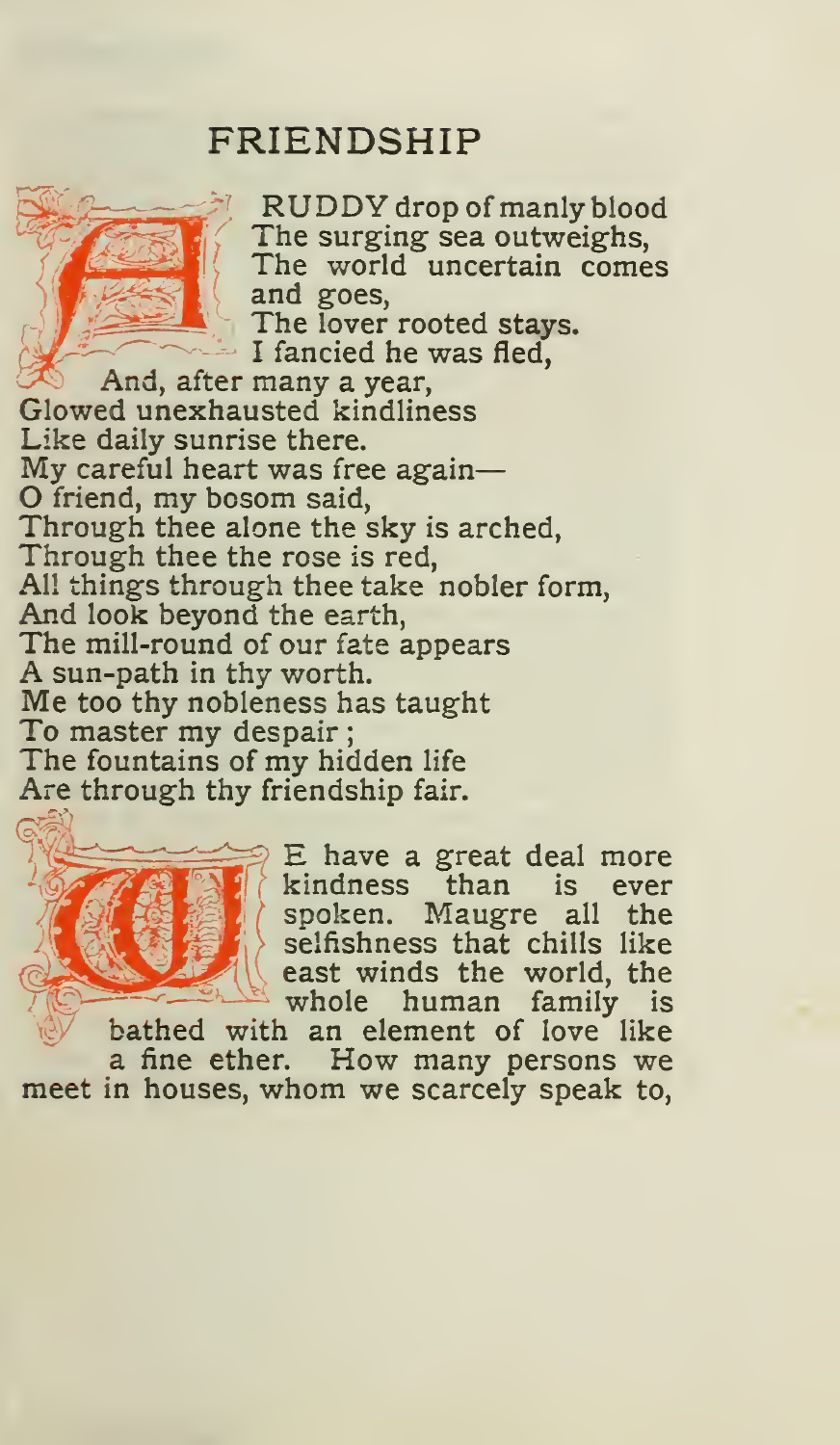whom yet we honour, and who honour us! How many we see in the street, or sit with in church, whom, though silently, we warmly rejoice to be with! Read the language of<br>these wandering eve-beams. The heart these wandering eye-beams. knoweth.



HE effect of the indulgence of this human affection is a certain cordial exhilaration. In poetry, and in common speech, the emotions of benevolence and complacency which are felt

towards others are likened to the material effects of fire; so swift, or much more swift, more active, more cheering, are these fine inward irradiations. From the highest degree of passionate love, to the lowest degree of good-will, they make the sweetness of life.

Our intellectual and active powers increase with our affection. The scholar sits down to write, and all his years of meditation do not furnish him with one good thought or happy expression ; but it is necessary to write a letter to <sup>a</sup> friend—and, forthwith, troops of gentle thoughts invest themselves, on every hand, with chosen words. See, in any house where virtue and self-respect abide, the palpitation which the approach of a stranger causes. A commended stranger is expected and an nounced, and an uneasiness betwixt pleasure and pain invades all the hearts of a household. His arrival almost brings fear to the good hearts that would welcome him. The house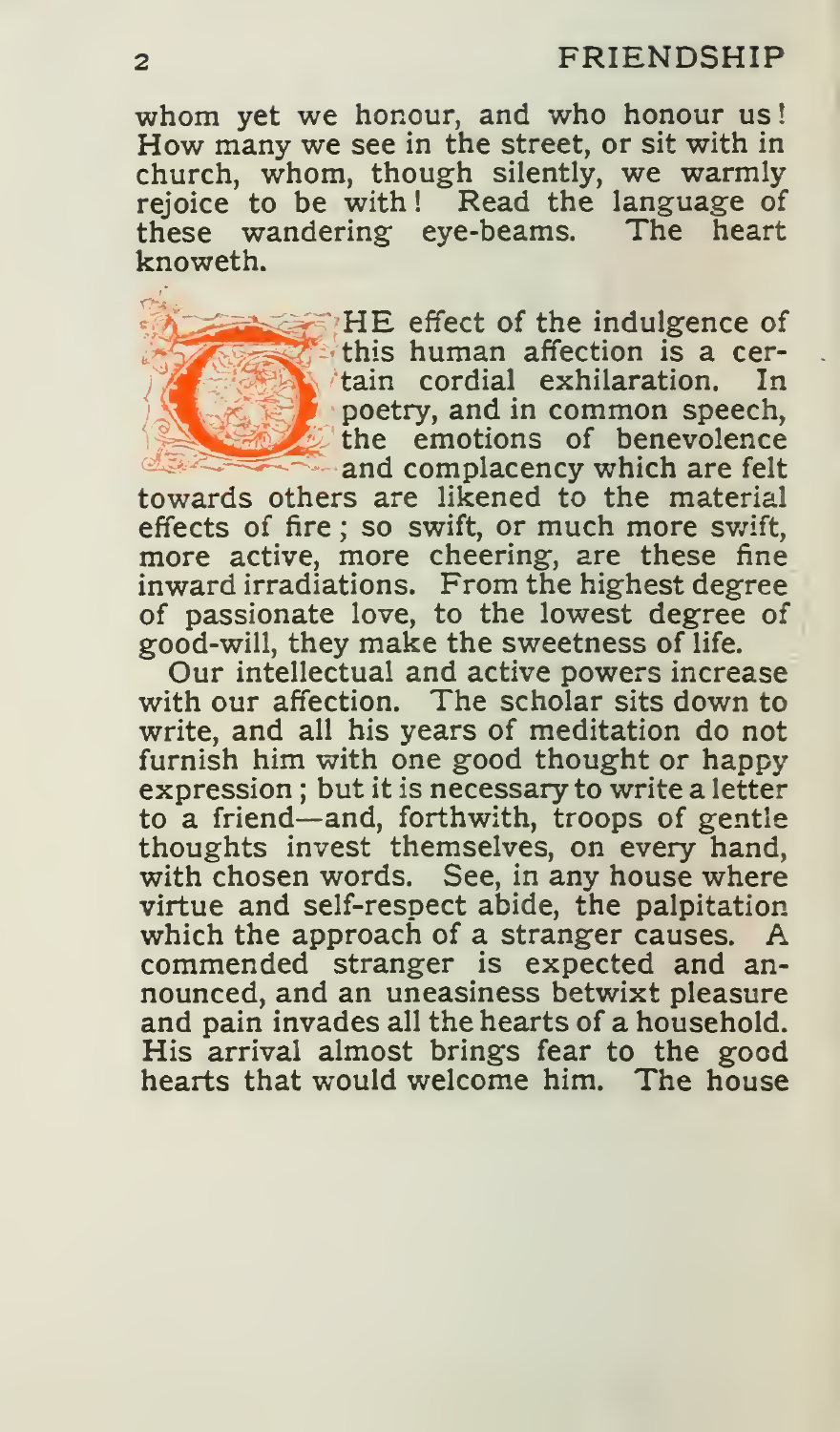is dusted, all things fly into their places, the old coat is exchanged for the new, and they must get up a dinner if they can. Of a commended stranger, only the good report is told by others, only the good and new is heard<br>by us. He stands to us for humanity. He is what we wish. Having imagined and invested him, we ask how we should stand related in conversation and action with such a man, and are uneasy with fear. The same idea exalts conversation with him. We talk better than we are wont. We have the nimblest fancy, a richer memory, and our dumb devil has taken leave for the time. For long hours we can continue a series of sincere, graceful, rich communications, drawn from the oldest, secretest own kinsfolk and acquaintance, shall feel a lively surprise at our unusual powers. But as soon as the stranger begins to intrude his partialities, his definitions, his defects, into the conversation, it is all over. He has heard the first, the last, and best he will ever hear from us. He is no stranger now. Vulgarity, ignorance, misapprehension are old acquaintances. Now, when he comes, he may get the order, the dress, and the dinner—but the throbbing of the heart, and the communications of the soul, no more.

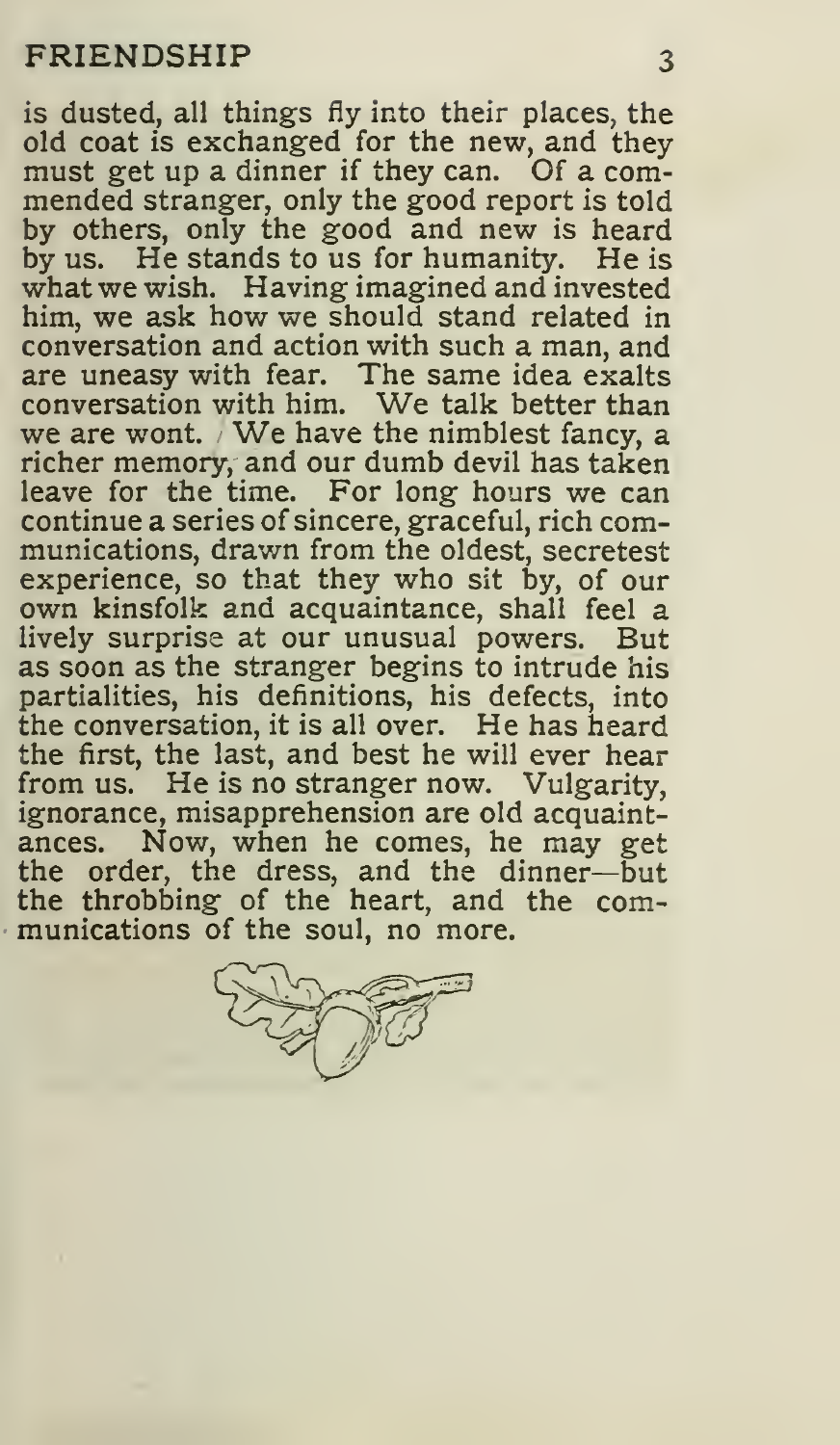HAT is so pleasant as these iets of affection which make a young world for me again ?<br>What so delicious as a just and firm encounter of two,<br>in a thought, in a feeling?

How beautiful, on their approach to this beating heart, the steps and forms of the gifted and the true ! The moment we indulge our affections, the earth is metamorphosed; there is no winter, and no night ; all tragedies, all ennuis, vanish—all duties even ; nothing fills the proceeding eternity but the forms all radiant of beloved persons. Let the soul be assured that somewhere in the universe it should rejoin its friend, and it would be content and cheerful alone for a thousand years.



/

AWOKE this morning with devout thanksgiving for my friends, the old and the new. Shall <sup>I</sup> not call God the Beau tiful, who daily showeth Him-<br>self so to me in His gifts? I

chide society, I embrace solitude, and yet <sup>I</sup> am not so ungrateful as not to see the wise, the lovely, and the noble-minded, as from time to time they pass my gate. Who hears me, who understands me, becomes mine,—a possession for all time. Nor is nature so poor but she gives me this joy several times, and thus we weave social threads of our own, <sup>a</sup> new web of relations; and, as many thoughts in succession substantiate themselves, we shall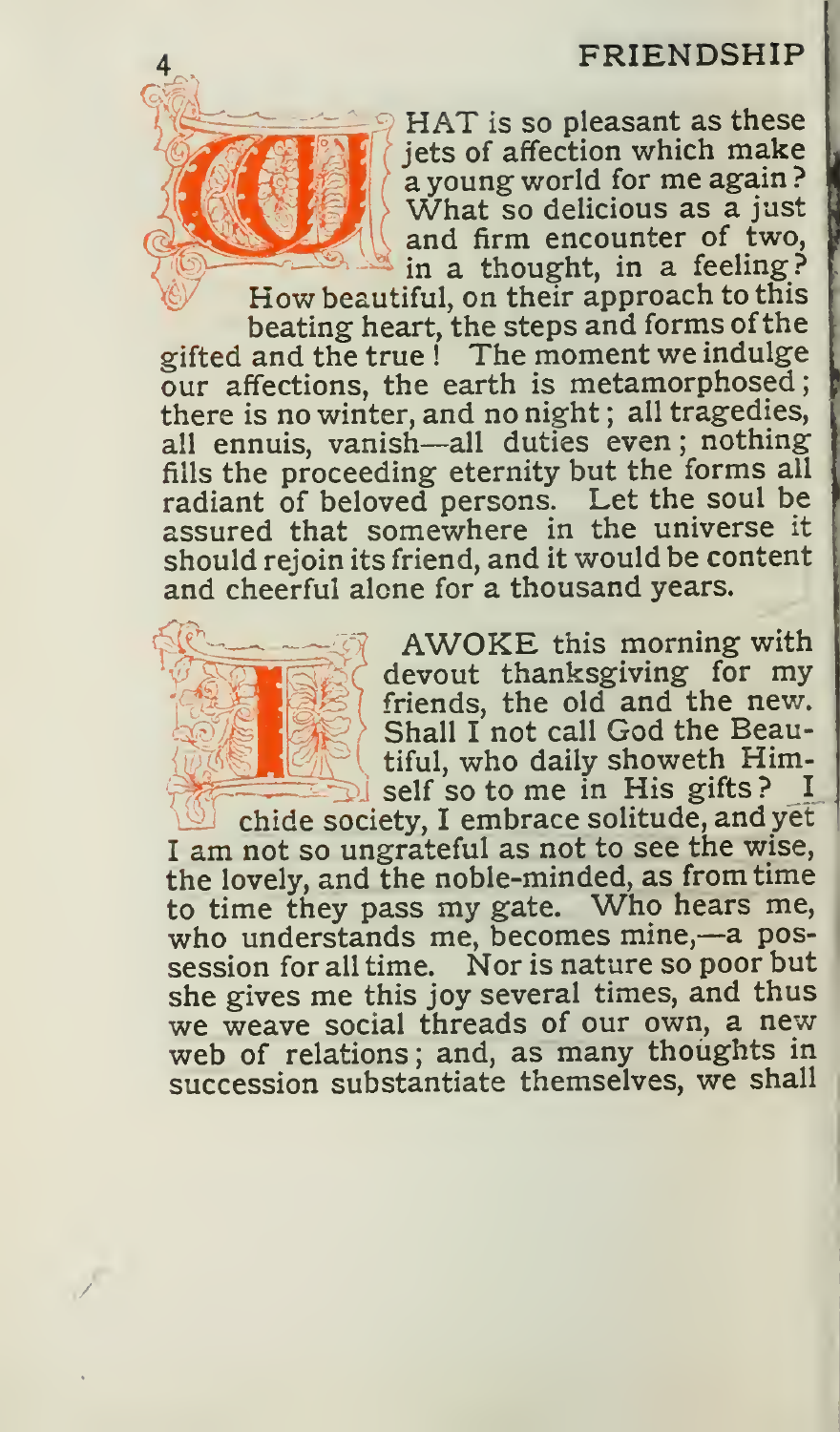by and by stand in a new world of our own creation, and no longer strangers and pilgrims in a traditionary globe. My friends have come<br>to me unsought. The great God gave them to  $\sqrt{ }$ me. By oldest right, by the divine affinity of virtue with itself, I find them, or rather not I, but the Deity in me and in them derides and cancels the thick walls of individual character, relation, age, sex, circumstance, at which he High thanks I owe you, excellent lovers, who carry out the world for me to new and noble depths, and enlarge the meaning of all my<br>thoughts. These are new poetry of the first Bard—poetry without stop—hymn, ode, and epic, poetry still flowing, Apollo and the Muses chanting still. Will these, too, separate them-<br>selves from me again, or some of them? I know not, but I fear it not; for my relation to them is so pure, that we hold by simple affinity, and the Genius of my life being thus social, the same affinity will exert its energy on whomsoever is as noble as these men and women, wherever <sup>I</sup> may be.

> CONFESS to an extreme point. It is almost dangerous to me to " crush the sweet poison of misused wine" of the affec-<br>tions. 'A new person is to me

 $\Box$  a great event, and hinders me from sleep.<br>I have often had fine fancies about persons which have given me delicious hours; but the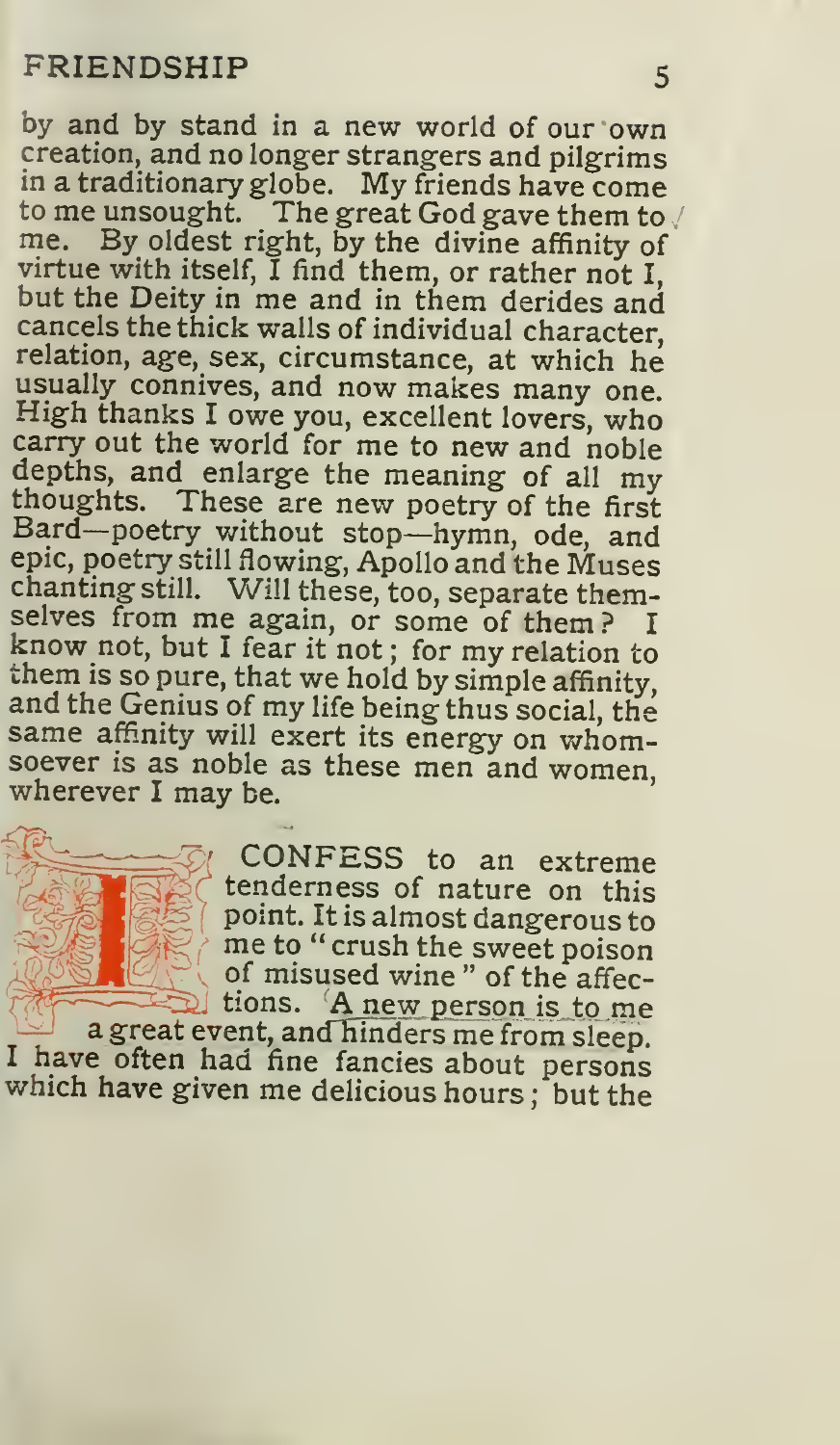### 6 FRIENDSHIP

joy ends in the day ; it yields no fruit. Thought is not born of it ; my action is very little modified. <sup>I</sup> must feel pride in my friend's accomplishments as if they were mine—and <sup>a</sup> property in his virtues. <sup>I</sup> feel as warmly when he is praised, as the lover when he hears applause of his engaged maiden. We over-estimate the conscience of our friend. His goodness seems better than our goodness, his nature finer, his temptations less. Everything that is his—his name, his form, his dress, books, and instruments—fancy enhances. Our own thought sounds new and larger from his mouth.



ET the systole and diastole of the heart are not without their analogy in the ebb and flow of love. / Friendship, like the immortality of the soul, is too good to be believed. The lover, be-

holding his maiden, half knows that she is not verily that which he worships; and in the golden hour of friendship, we are sur prised with shades of suspicion and unbelief. We doubt that we bestow on our hero the virtues in which he shines, and afterwards worship the form to which we have ascribed this divine inhabitation. In strictness, the soul does not respect men as it respects itself. In strict science all persons underlie the same condition of an infinite remoteness. Shall we fear to cool our love by mining for the metaphysical foundation of this Elysian teniple ? Shall I not be as real as the things I see? If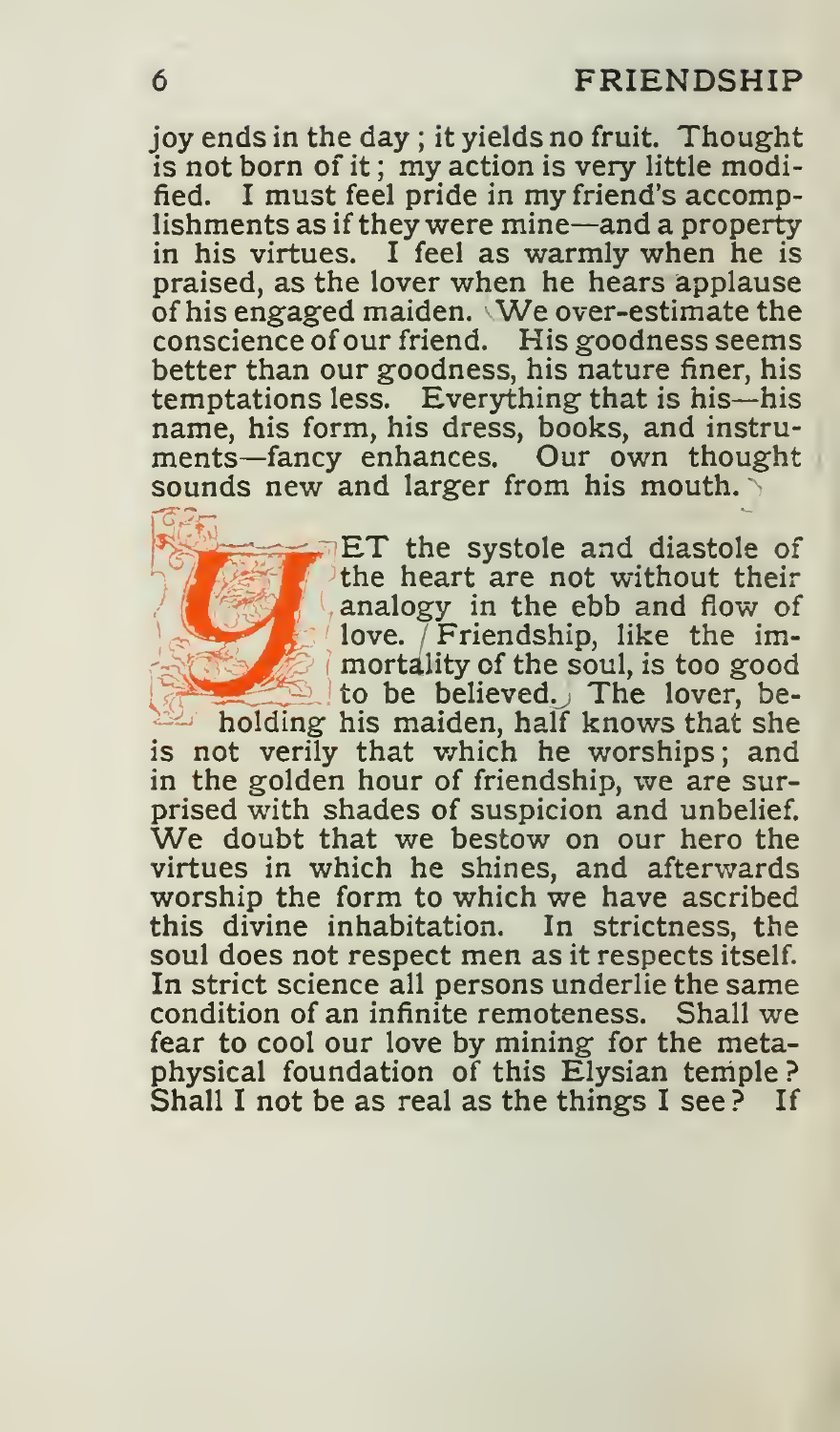<sup>I</sup> am, <sup>I</sup> shall not fear to know them for what they are. Their essence is not less beautiful than their appearance, though it needs finer organs for its apprehension. The root of the plant is not unsightly to science, though for chaplets and festoons we cut the stem short. And <sup>I</sup> must hazard the production of the bald fact amidst these pleasing reveries, though itshould prove an Egyptian skull at our banquet. A man who stands united with his thought conceives magnificently of himself.<br>He is conscious of a universal success, even though bought by uniform particular failures. No advantages, no powers, no gold or force, can be any match for him. <sup>I</sup> cannot choose but rely on my own poverty more than on your wealth. <sup>I</sup> cannot make your conscious ness tantamount to mine. Only the star dazzles ; the planet has a faint, moonlike ray. <sup>I</sup> hear what you say of the admirable parts and tried temper of the party you praise, but <sup>I</sup> see well that for all his purple cloaks <sup>I</sup> shall not like him, unless he is at last a poor Greek like me. <sup>I</sup> cannot deny it, O friend, that the vast shadow of the Phenomenal includes thee also in its pied and painted immensity—thee, also, compared with whom<br>all else is shadow. Thou art not Being, as Truth is, as Justice is, —thou art not my soul, but a picture and effigy of that. Thou hast come to me lately, and already thou art seizing thy hat and cloak. Is it not that the soul puts forth friends as the tree puts forth leaves, and presently, by the germination of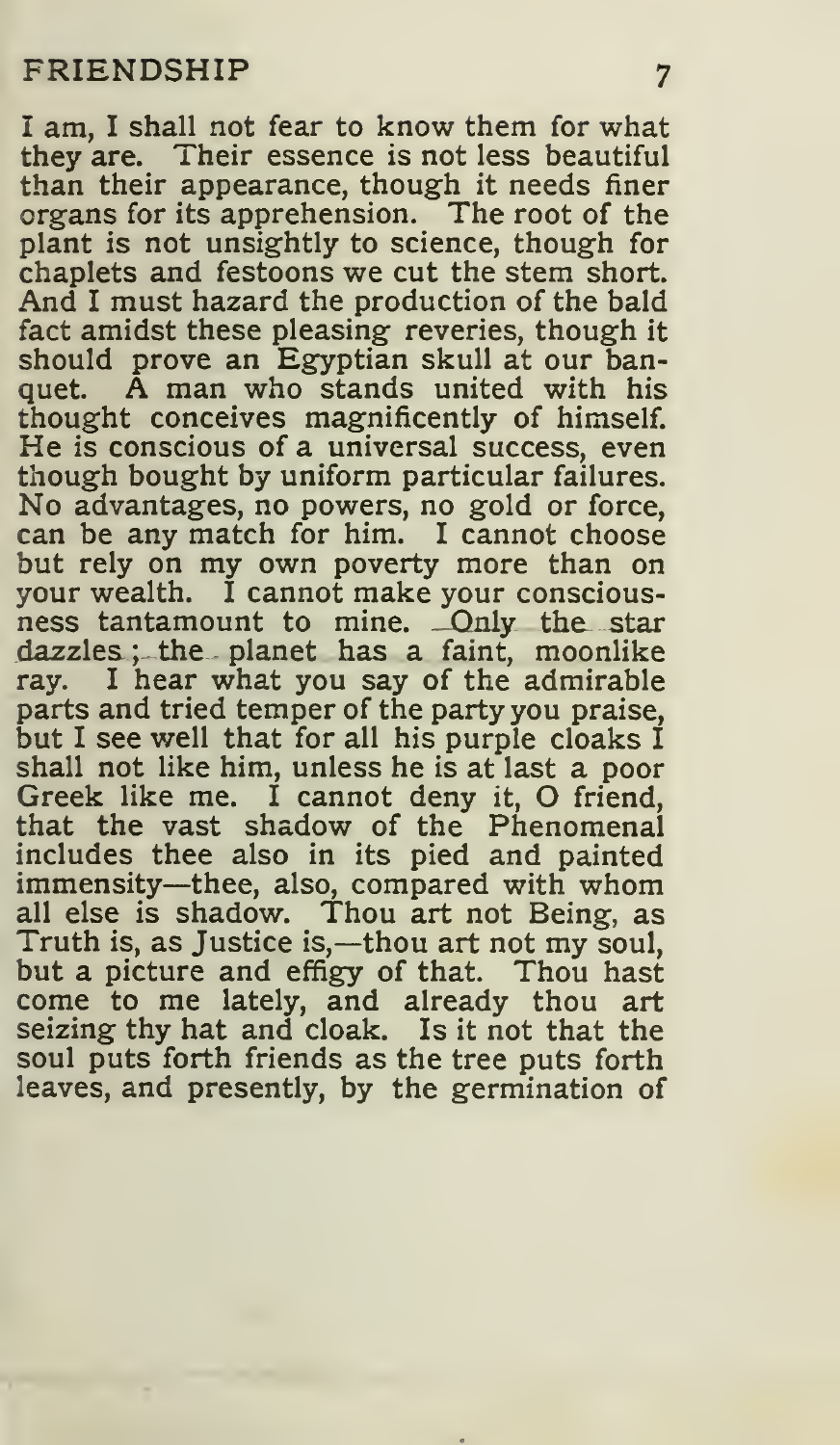new buds, extrudes the old leaf? The law of nature is alternation for evermore. Each electrical state super-induces the opposite. The soul environs itself with friends, that it may enter into a grander self-acquaintance or soli-<br>tude; and it goes alone for a season, that it may exalt its conversation or society. This method betrays itself along the whole history of our personal relations. The instinct of affection revives the hope of union with our mates, and the returning sense of insulation recalls us from the chase. Thus every man passes his life in the search after friendship, and if he should record his true sentiment, he might write a letter like this to each new candidate for his love: Dear Friend,

If <sup>I</sup> was sure of thee, sure of thy capacity, sure to match my mood with thine, <sup>I</sup> should never think again of trifles in relation to thy comings and goings. <sup>I</sup> am not very wise ; my moods are quite attainable ; and <sup>I</sup> respect thy genius ; it is to me as yet unfathomed ; yet dare <sup>I</sup> not presume in thee a perfect intelli gence of me, and so thou art to me adelicious torment. Thine ever, or never.

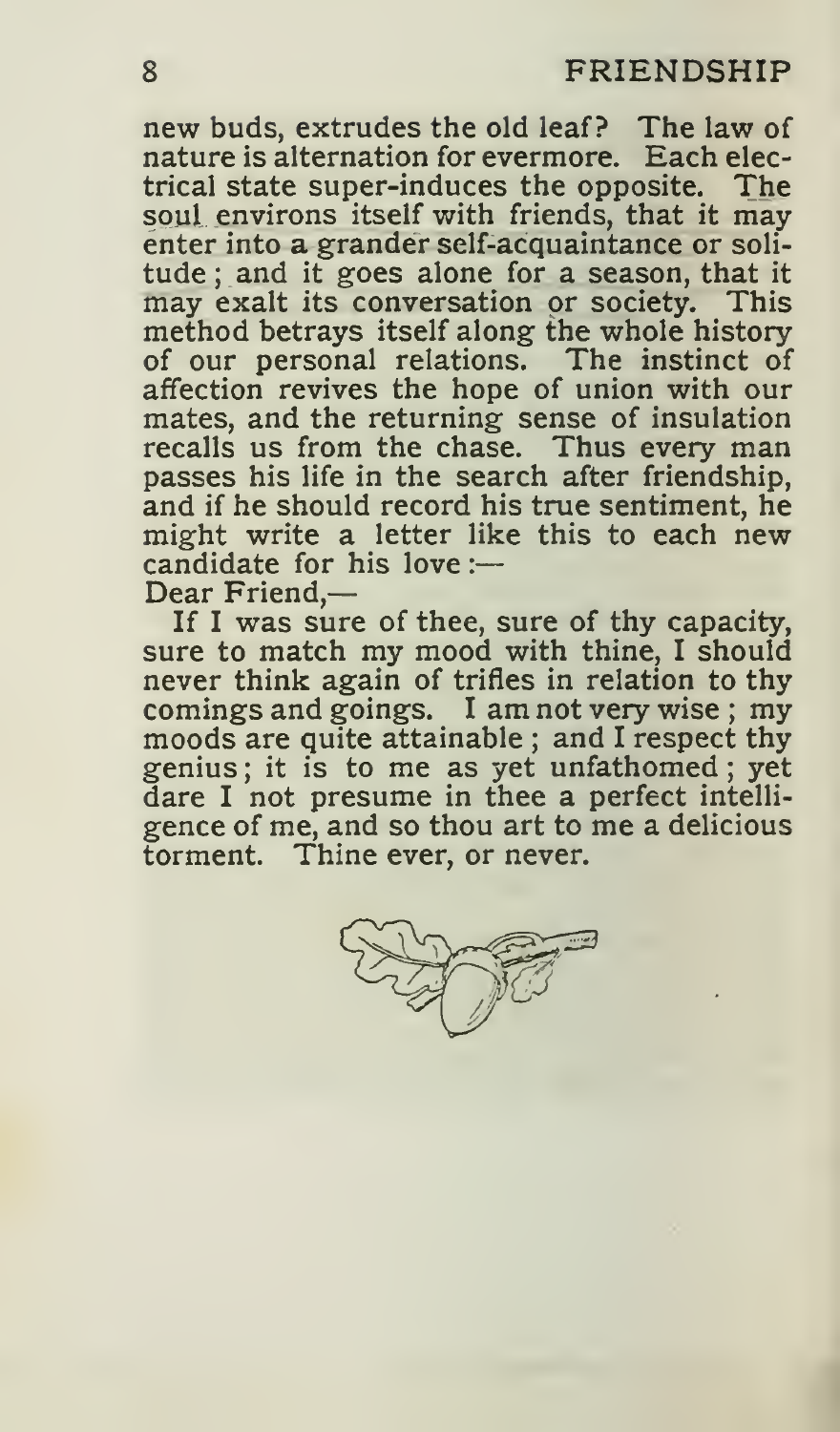FRIENDSHIP <sup>9</sup>

'ET these uneasy pleasures and fine pains are for curiosity, and not for life. They are not to be indulged. This is to weave cob web, and not cloth. Our friendships hurry to short and poor

conclusions, because we have made them a texture of wine and dreams, instead of the tough fibre of the human heart. The laws of friendship are austere and eternal, of one web with the laws of nature and of morals. But we have aimed at a swift and petty benefit, to suck <sup>a</sup> sudden sweetness. We snatch at the slowest fruit in the whole garden of God, which many summers and many winters must<br>ripen. We seek our friend not sacredly, but We seek our friend not sacredly, but with an adulterate passion which would appro-<br>priate him to ourselves. In vain. We are armed all over with subtle antagonisms, which as soon as we meet, begin to play, and translate all poetry into stale prose. Almost all people descend to meet. All association must be a compromise, and, what is worst, the flower and aroma of the flower of each of the very beautiful natures disappear as they approach each other. What a perpetual disappointment is actual society, even of the vir tuous and gifted ! After interviews have been compassed with long foresight, we must be tor mented presently by baffled blows, by sudden, unseasonable apathies, by epilepsies of wit and of animal spirits, in the heyday of friendship and thought. Our faculties do not play us true, and both parties are relieved by solitude.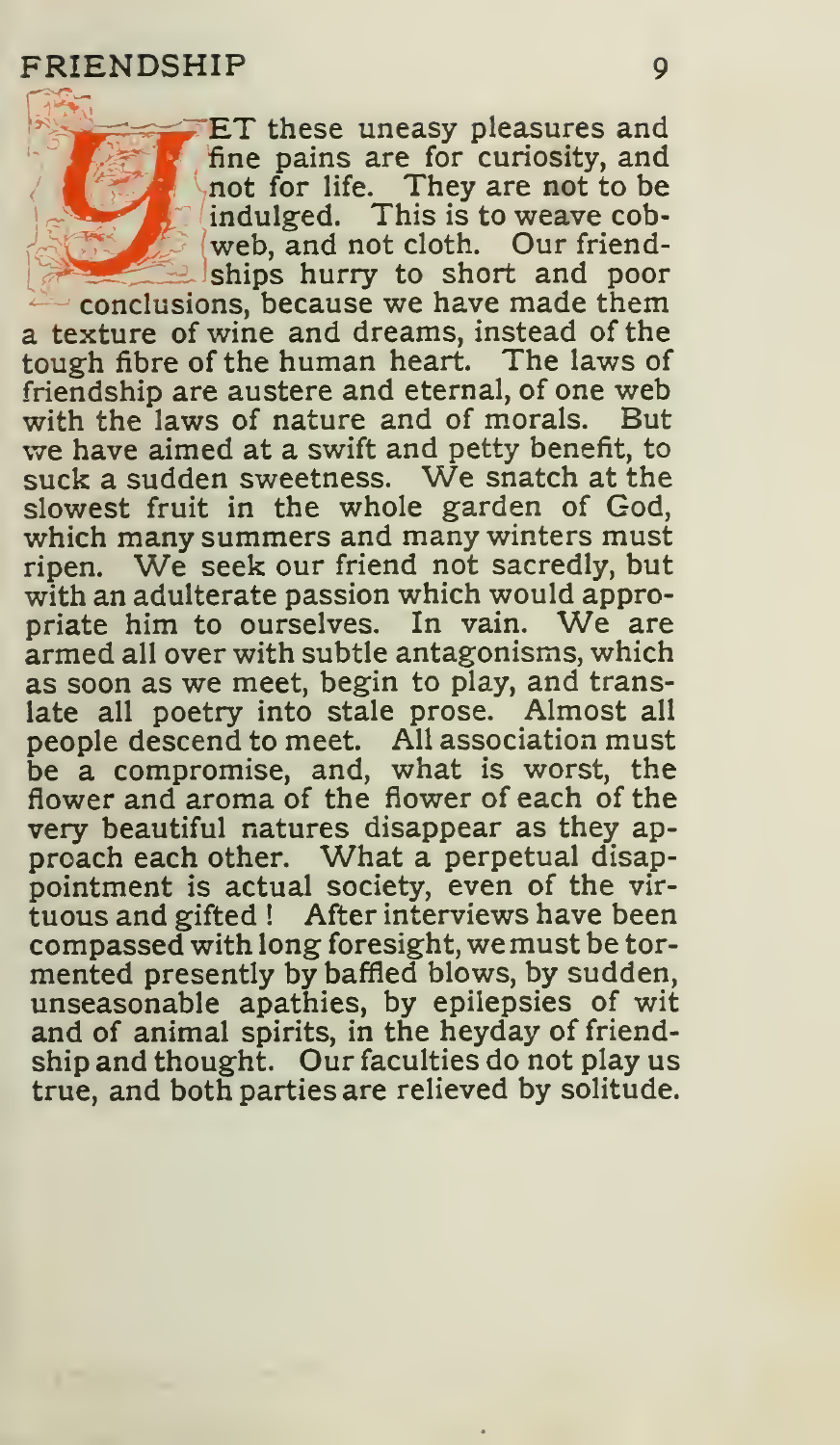

OUGHT to be equal to every relation. It makes no differ ence how many friends <sup>I</sup> have, and what content <sup>I</sup> can find in conversing with each, if there be one to whom I am

not equal. If I have shrunk unequal from one contest, the joy I find in all the rest becomes mean and cowardly. <sup>I</sup> should hate myself, if then <sup>I</sup> made my other friends my asylum.

" The valiant warrior famoused for fight,

After a hundred victories, once foiled,

Is from the book of honour razed quite. And all the rest forgot for which he toiled."

Our impatience is thus sharply rebuked. Bashfulness and apathy are a tough husk, in which a delicate organisation is protected from<br>premature ripening. It would be lost, if it knew itself before any of the best souls were yet ripe enough to know and own it. Respect the naturlangsamkeit which hardens the ruby in a million years, and works in duration, in which Alps and Andes come and go as rainbows. The good spirit of our life has no heaven which is the price of rashness.  $\small{\sim}$  Love,  $\small{\sim}$ which is the essence of God, is not for levity, but for the total worth of man. Let us not have this childish luxury in our regards, but the austerest worth ; let us approach our friend with an audacious trust in the truth of his heart, in the breadth, impossible to be overturned, of his foundations.

The attractions of this subject are not to be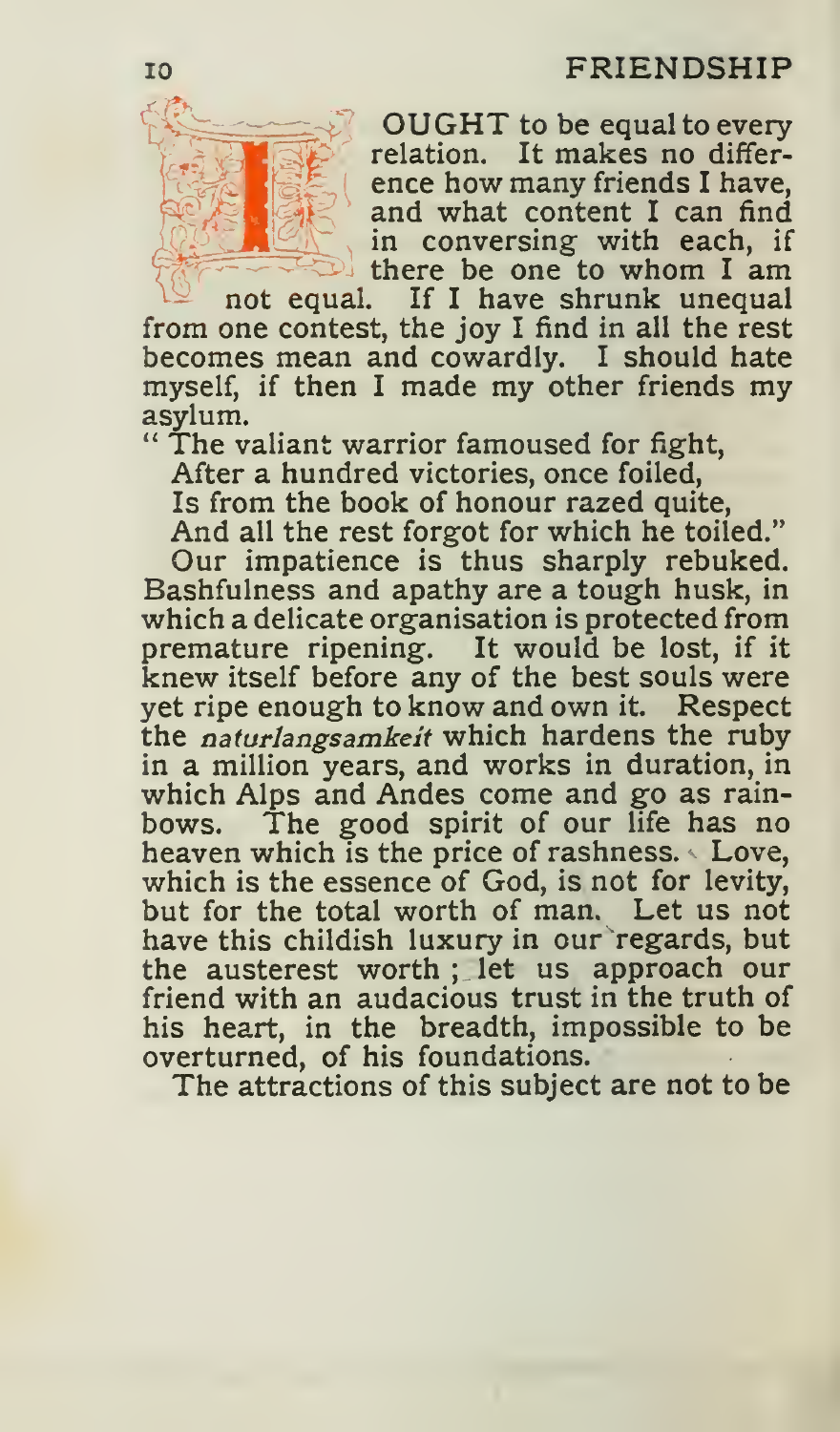### FRIENDSHIP II

resisted, and <sup>I</sup> leave, for the time, all account of subordinate social benefit, to speak of that select and sacred relation which is a kind of absolute, and which even leaves the language<br>of love suspicious and common, so much is this purer, and nothing is so much divine.

DO not wish to treat friend-<br>ships daintily, but with<br>roughest courage. When<br>they are real they are not<br>glass threads or frostwork. they are real they are not but the solidest thing we know. For now, after so many ages of experience, what do we know of nature, or

of ourselves ? Not one step has man taken toward the solution of the problem of his destiny. In one condemnation of folly stand the whole universe of men. But the sweet sincerity of joy and peace, which <sup>I</sup> draw from this alliance with my brother's soul, is the nut<br>itself, whereof all nature and all thought is but the husk and shell. Happy is the house that shelters a friend ! It might well be built like a festal bower or arch, to entertain him a single day. Happier if he know the solemnity of that relation, and honour its law ! He who offers himself a candidate for that covenant comes up, like an Olympian to the great games, where the first-born of the world are the competitors. He proposes himself for contests where Time, Want, Danger, are in the lists, and he alone is victor who has truth enough in his constitution to preserve the B

ţ.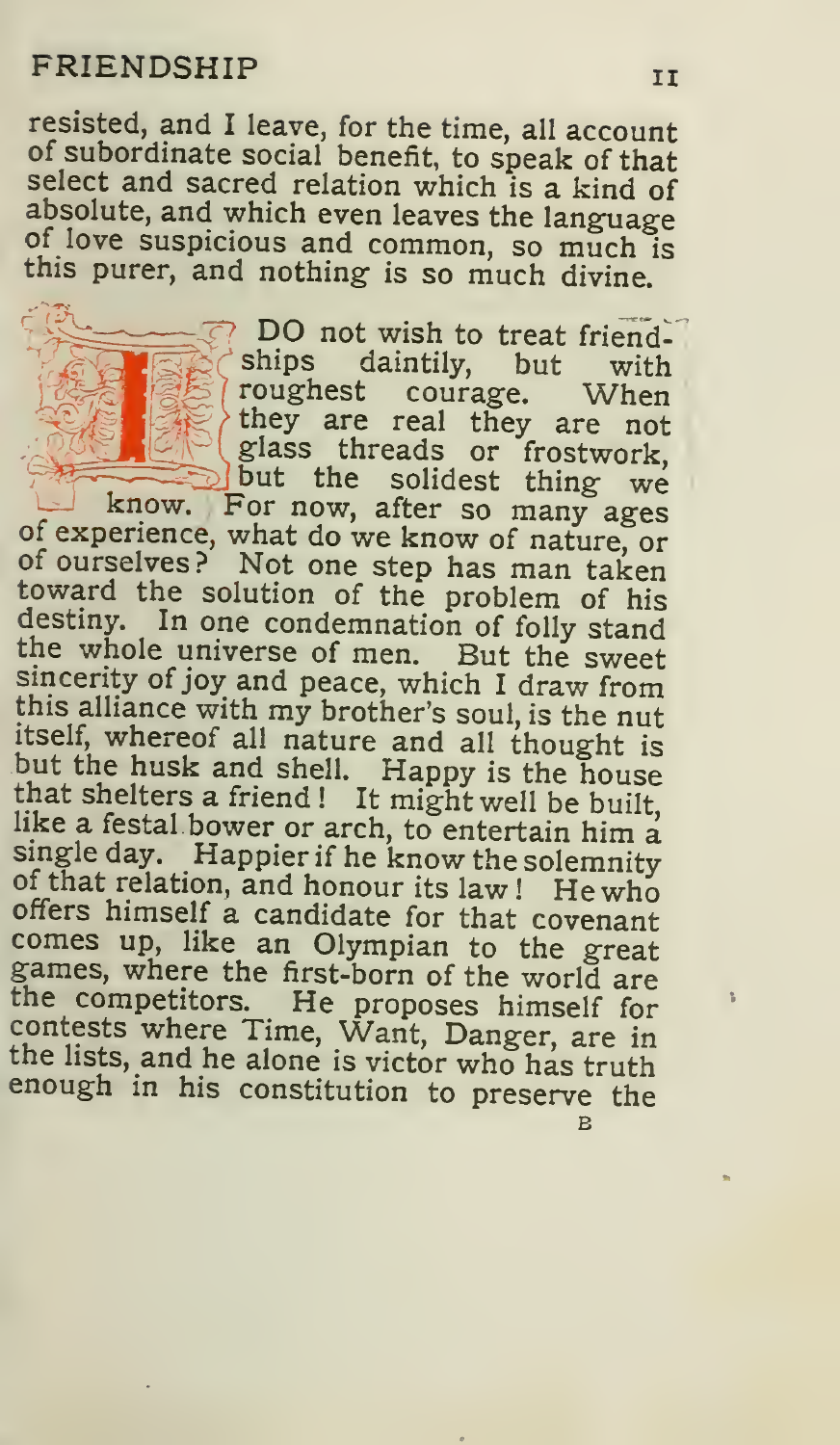delicacy of his beauty from the wear and tear of all these. The gifts of fortune may be present or absent, but all the speed in that contest depends on intrinsic nobleness, and the contempt of trifles. (There are two elements that go to the composition of friendship, each so sovereign that I can detect no superiority in either, no reason why either should be first named. One is Truth. A friend is a person with whom I may be sincere. Before him I may think aloud. I am arrived at last in the presence of a man so real and equal, that I may drop even those undermost garments of dissimulation, courtesy, and second thought, which men never put off, and may deal with him with the simplicity and wholeness with which one chemical atom meets another. Sincerity is the luxury allowed, like diadems and authority, only to the highest rank, that being permitted to speak truth, as having none above it to court or conform unto. Every man alone is sincere. At the entrance of <sup>a</sup> second person, hypocrisy begins. We parry and fend the approach of our fellowman by compliments, by gossip, by amusements, by affairs. We cover up our thought from him under a hundred folds. <sup>I</sup> knew a man, who, under a certain religious frenzy, cast off this drapery, and, omitting all compliment and commonplace, spoke to the conscience of every person he encountered, and that with great insight and beauty. At first he was resisted, and all men agreed he was mad. But persisting, as indeed, he could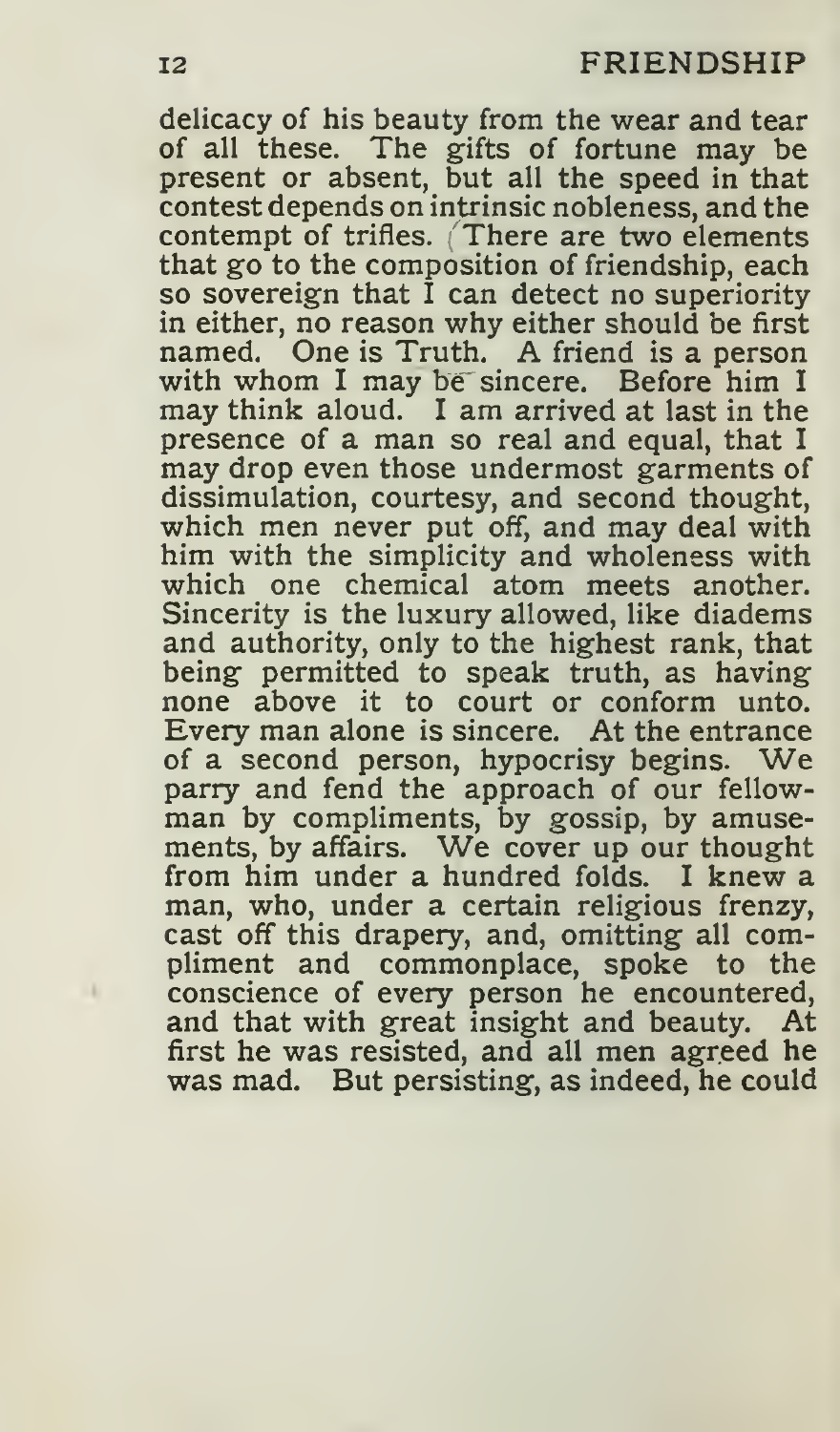not help doing, for some time in this course, he attained to the advantage of bringing every man of his acquaintance into true relations with him. No man would think of speaking falsely with him, or of putting him off with any chat of markets or reading rooms. But every man was constrained by so much sincerity to the like plain-dealing, and what love of nature, what poetry, what symbol of truth he had, he did certainly show him. But to most of us society shows not its face and eye, but its side and its back. To stand in true relations with men in a false age is worth <sup>a</sup> fit of insanity, is it not ? We can seldom go erect. Almost every man we meet requires some civility—requires to be humoured; he has some fame, some talent, some whim of religion or philanthropy in his head, that is not to be questioned, and which spoils all conversation with him. But a friend is a sane man who exercises not my ingenuity, but me. My friend gives me entertainment without requiring any stipulation on my part. A friend, therefore, is a sort of paradox nature. <sup>I</sup> in who alone am, <sup>I</sup> who see nothing in nature whose existence I can affirm with equal evidence to my own, behold now the semblance of my being, in all its height, variety, and curiosity, reiterated in a foreign form ; so that a friend may well be reckoned the masterpiece of nature.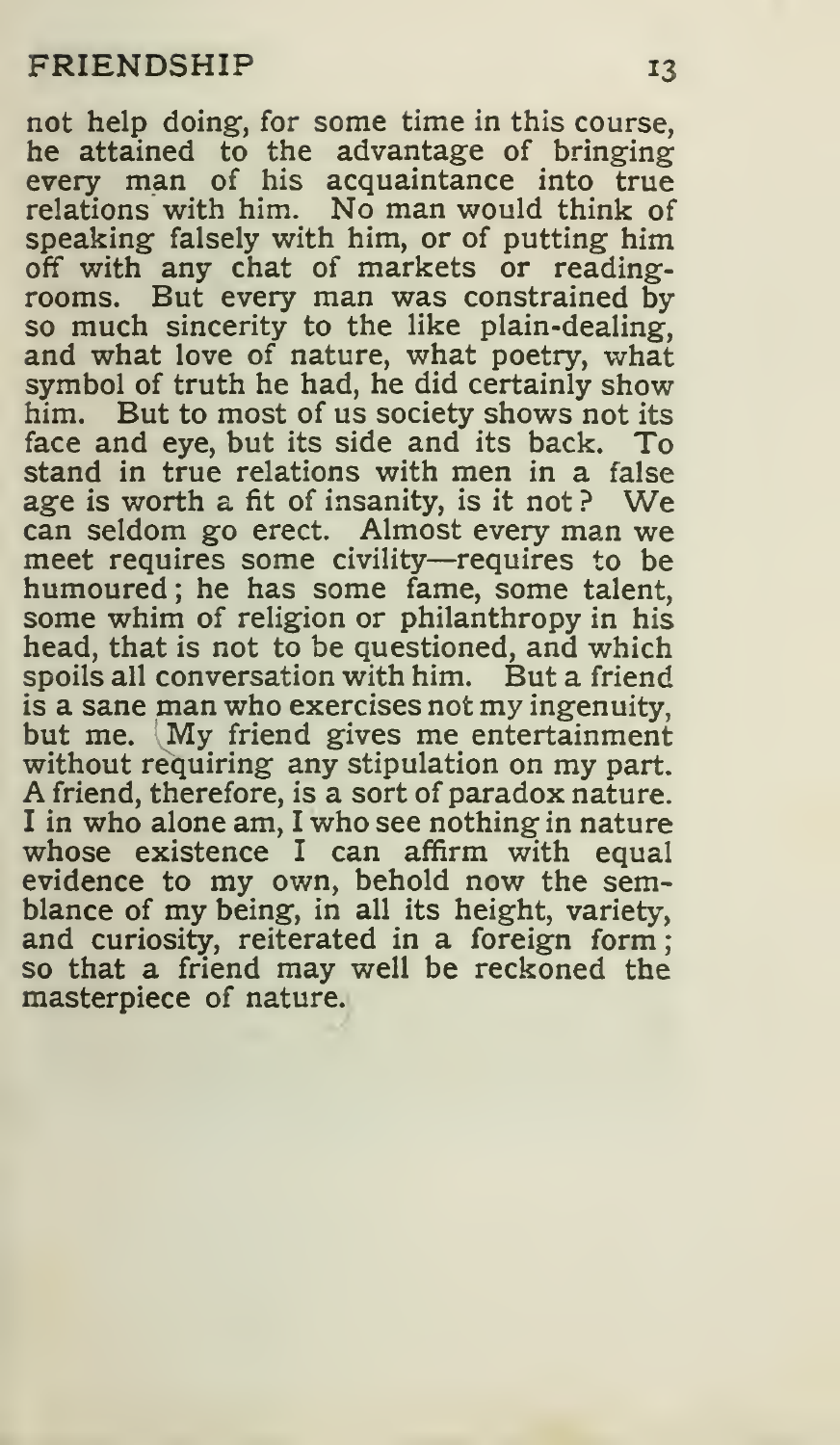

HE other element of friend-<br>ship is tenderness. We are ship is tenderness. holden to men by every sort of tie, by blood, by pride, by fear, by hope, by lucre, by ilust, by hate, by admiration,

by every circumstance, and badge and trifle, but we can scarce believe that so much character can subsist in another as to draw us by love. Can another be so blessed, and we so pure, that we can offer him tenderness? When <sup>a</sup> man becomes dear to me, <sup>I</sup> have touched the goal of fortune. <sup>I</sup> find very little written directly to the heart of this matter in books. And yet <sup>I</sup> have one text which <sup>I</sup> cannot choose but remember. My author says : " <sup>I</sup> offer myself faintly and bluntly to those whose <sup>I</sup> effectually am, and tender myself least to him to whom <sup>I</sup> am the most devoted." <sup>I</sup> wish that friendship should have feet, as well as eyes and eloquence. It must plant itself on the ground, before it vaults over the moon. <sup>I</sup> wish it to be a little of a citizen, before it is quite <sup>a</sup> cherub. We chide the citizen because he makes love a commodity. It is an ex change of gifts, of useful loans ; it is good neighbourhood ; it watches with the sick ; it holds the pall at the funeral ; and quite loses sight of the delicacies and nobility of the relation. But though we cannot find the god under this disguise of a sutler, yet, on the other hand, we cannot forgive the poet if he spins his thread too fine, and does not substantiate his romance by the municipal virtues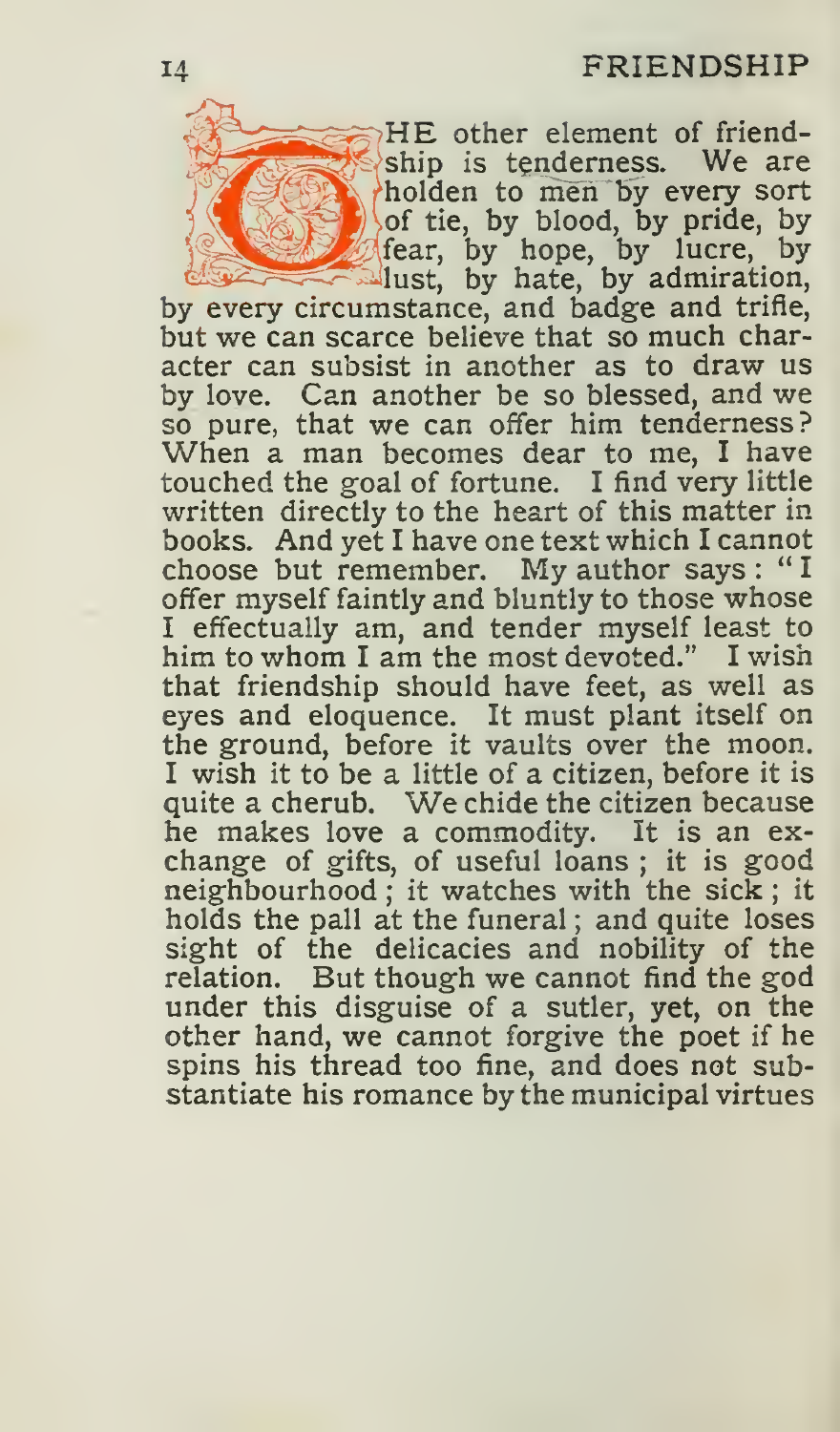of justice, punctuality, fidelity, and pity. <sup>I</sup> hate the prostitution of the name of friendship to signify modish and worldly alliances. <sup>I</sup> much prefer the company of plough-boys and tin-pedlers, to the silken and perfumed amity which celebrates its days of encounter by a frivolous display, by rides in a curricle and dinners at the best taverns. The end of friendship is a commerce the most strict and homely that can be joined ; more strict than any of which we have experience. It is for aid and comfort through all the relations and passages of life and death. It is fit for serene days, and graceful gifts, and country rambles, but also for rough roads and hard fare, shipwreck, poverty, and persecution. It keeps company with the sallies of the wit and the trances of religion. We are to dignify to each other the daily needs and offices of man's life, and embellish it by courage, wisdom, and unity. It should never fall' into something usual and settled, but should be alert and inventive, and add rhyme and reason to what was drudgery.



RIENDSHIP may be said to require natures so rare and costly, each so well tempered and so happily adapted and ) withal so circumstanced, (for even in that particular, a poet

says, love demands that the parties be altogether paired) that its satisfaction can very seldom be assured. It cannot subsist in its perfection, say some of those who are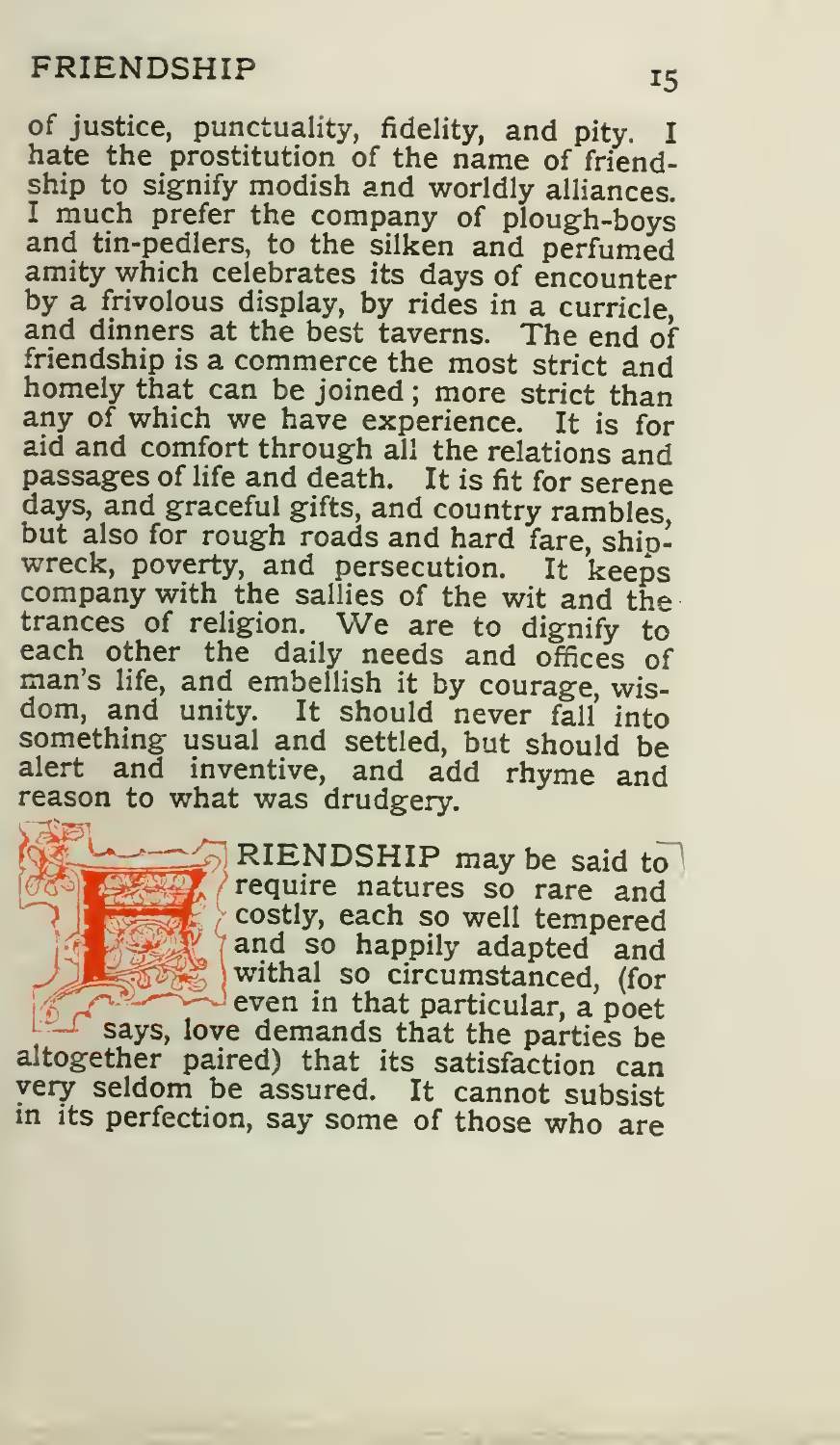learned in this warm lore of the heart, betwixt more than two. <sup>I</sup> am not quite so strict in my terms, perhaps because <sup>I</sup> have never known so high <sup>a</sup> fellowship as others. <sup>I</sup> please my imagination more with a circle of godlike men and women variously related to each other, and between whom subsists a lofty intelligence. But <sup>I</sup> find this law of one to one peremptory for conversation, which is the practice and consummation of friendship. Do not mix waters too much. The best mix as ill as good and bad. You shall have very useful and cheering discourse at several times with two several men, but let all three of you come together, and you shall not have one new and hearty word. Two may talk and one may hear, but three cannot take part in a conversation of the most sincere and searching sort. In good company, there is never such discourse between two, across the table, as takes place when you leave them alone. In good company, the individuals merge their egotism into a social soul exactly co-extensive with the several consciousnesses there present. No partialities of friend to friend, no fondnesses of brother to sister, of wife to husband, are there pertinent, but quite otherwise. Only he may then speak who can sail on the common thought of the party, and not poorly limited to his own. Now this convention, which good sense demands, destroys the high freedom of great conversation, which requires an absolute running of two souls into one.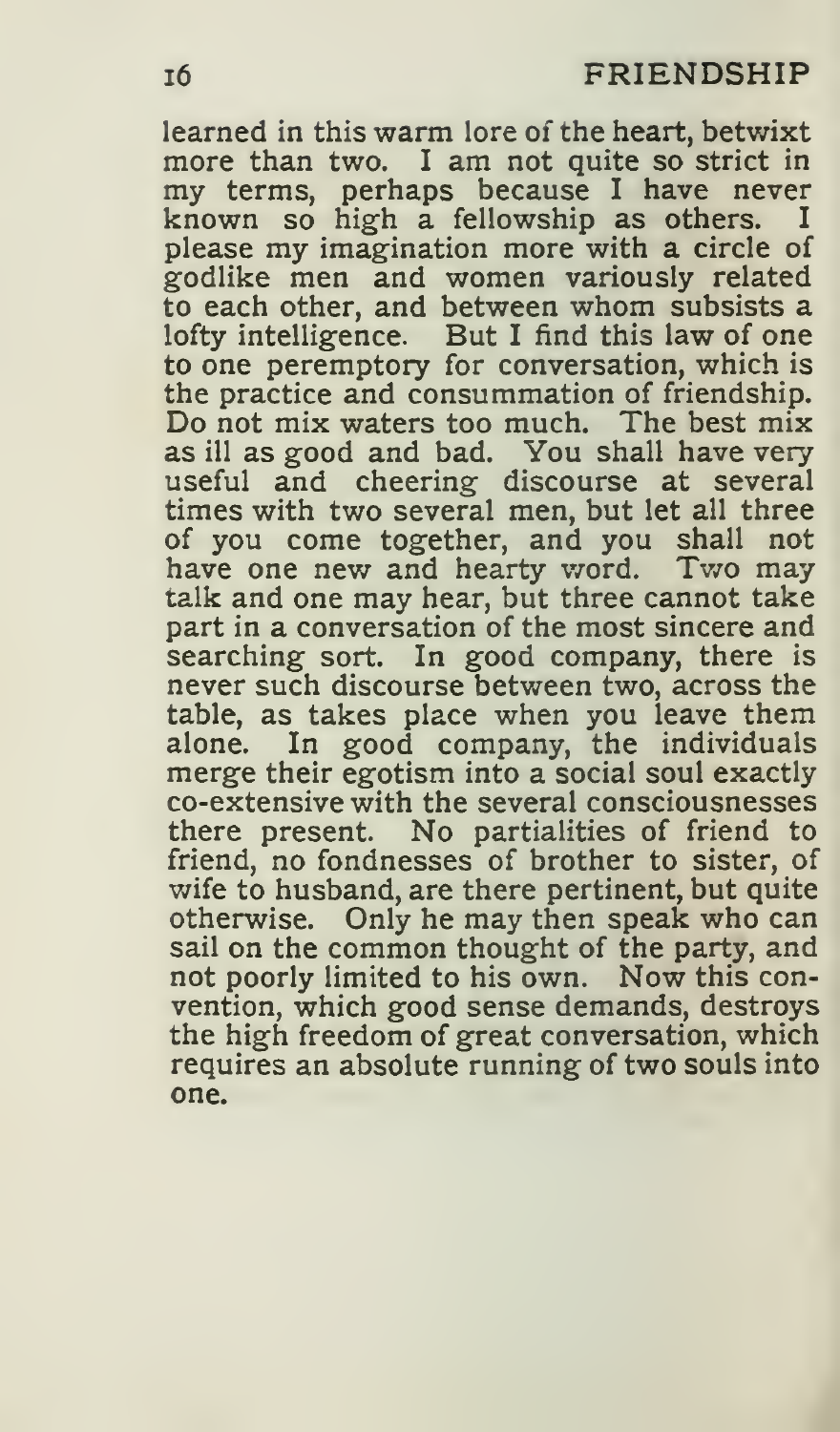^^jO two men but, being left alone with each other, enter into simpler relations. Yet it is affinity that determines which two shall converse.

Unrelated men give little joy to each other; will never suspect the latent powers of each. We talk sometimes of a great talent for conversation, as if it were a permanent property in some Conversation is an evanescent relation—no more. A man is reputed to have thought and eloquence ; he cannot, for all that, say a word to his cousin or his uncle. They accuse his silence with as much reason as they would blame the insignificance of a dial in the shade. In the sun it will mark the hour. Among those who enjoy his thought, he will regain his tongue.



RIENDSHIP requires that rare mean betwixt likeness and unlikeness, that piques each with the presence of power and of consent in the other party. Let me be alone

to the end of the world, rather than that my friend should overstep, by a word or a look, his real sympathy, <sup>I</sup> am equally baulked by antagonism and by compliance. Let him not cease an instant to be himself. The only joy <sup>I</sup> have in his being mine, is that the not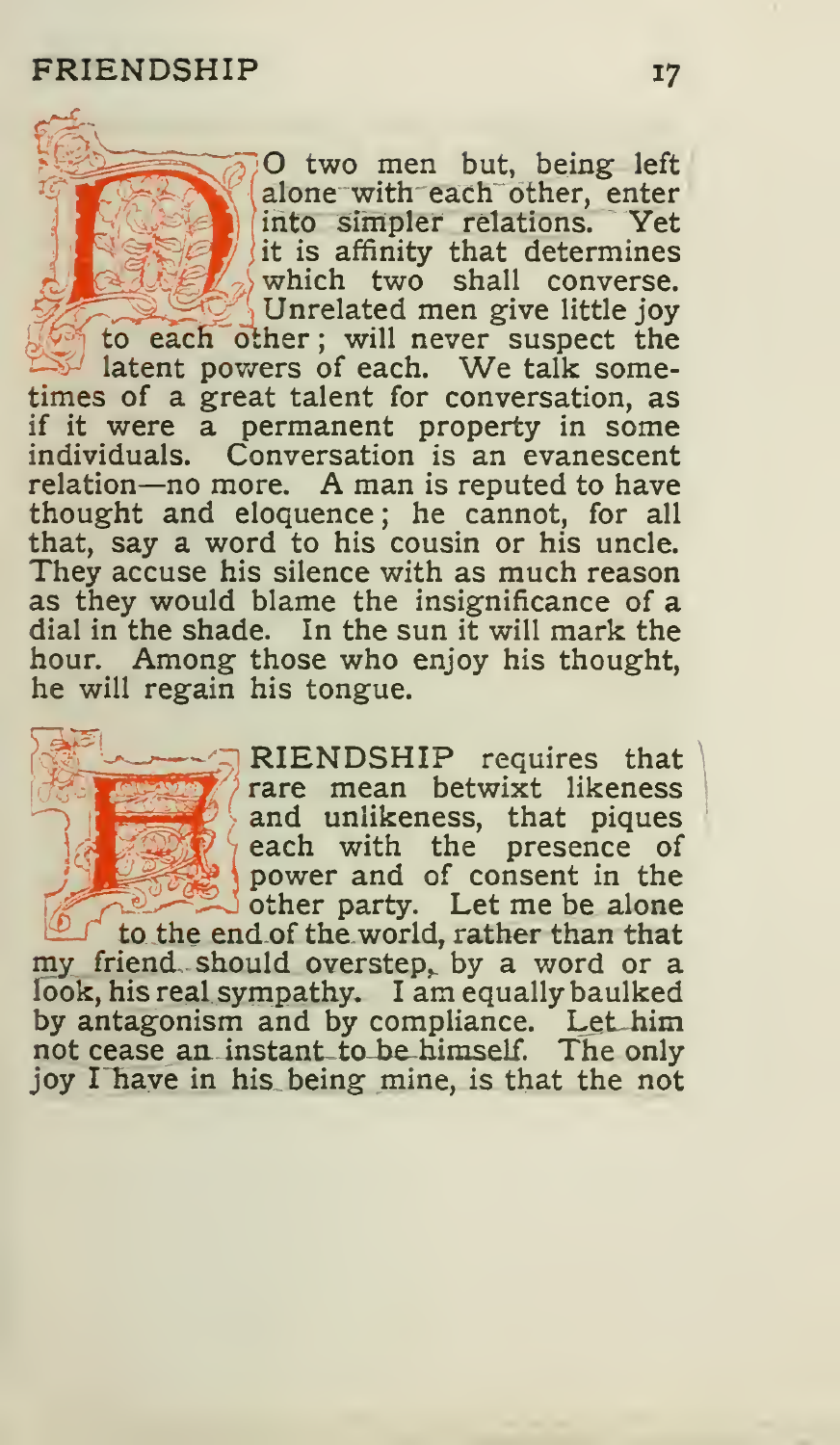mine is mine. <sup>I</sup> hate, where <sup>I</sup> looked for <sup>a</sup> manly furtherance, or at least <sup>a</sup> manly resist ance, to find a mush of concession. Better be a nettle in the side of your friend than his echo. The condition which high friendship demands is ability to do without it. That high office requires great and sublime parts. There must be very two, before there can be very one. Let it be an alliance of two large, for midable natures, mutually beheld, mutually feared, before yet they recognise the deep identity which beneath these disparities unites them.



E only is fit for this society  $\left(\begin{array}{c}\text{who is magnanimous; who is}\end{array}\right)$  (sure that greatness and goodwho is magnanimous; who is  $\bigotimes_{k}$   $\bigotimes_{k}$  (c) who is not swift to inter $medde$  with his fortunes.

Let him not intermeddle with this. Leave to the diamond its ages to grow, nor expect to accelerate the births of the eternal. Friendship demands <sup>a</sup> religious treatment. We talk of choosing our friends, but friends are self elected. Reverence is a great part of it. Treat your friend as a spectacle. Of course he has merits that are not yours, and that you cannot honour, if you must needs hold him close to your person. Stand aside ; give these merits room ; let them mount and expand. Are you the friend of your friend's buttons, or of his thought ? To a great heart he will still be a stranger in a thousand particulars, that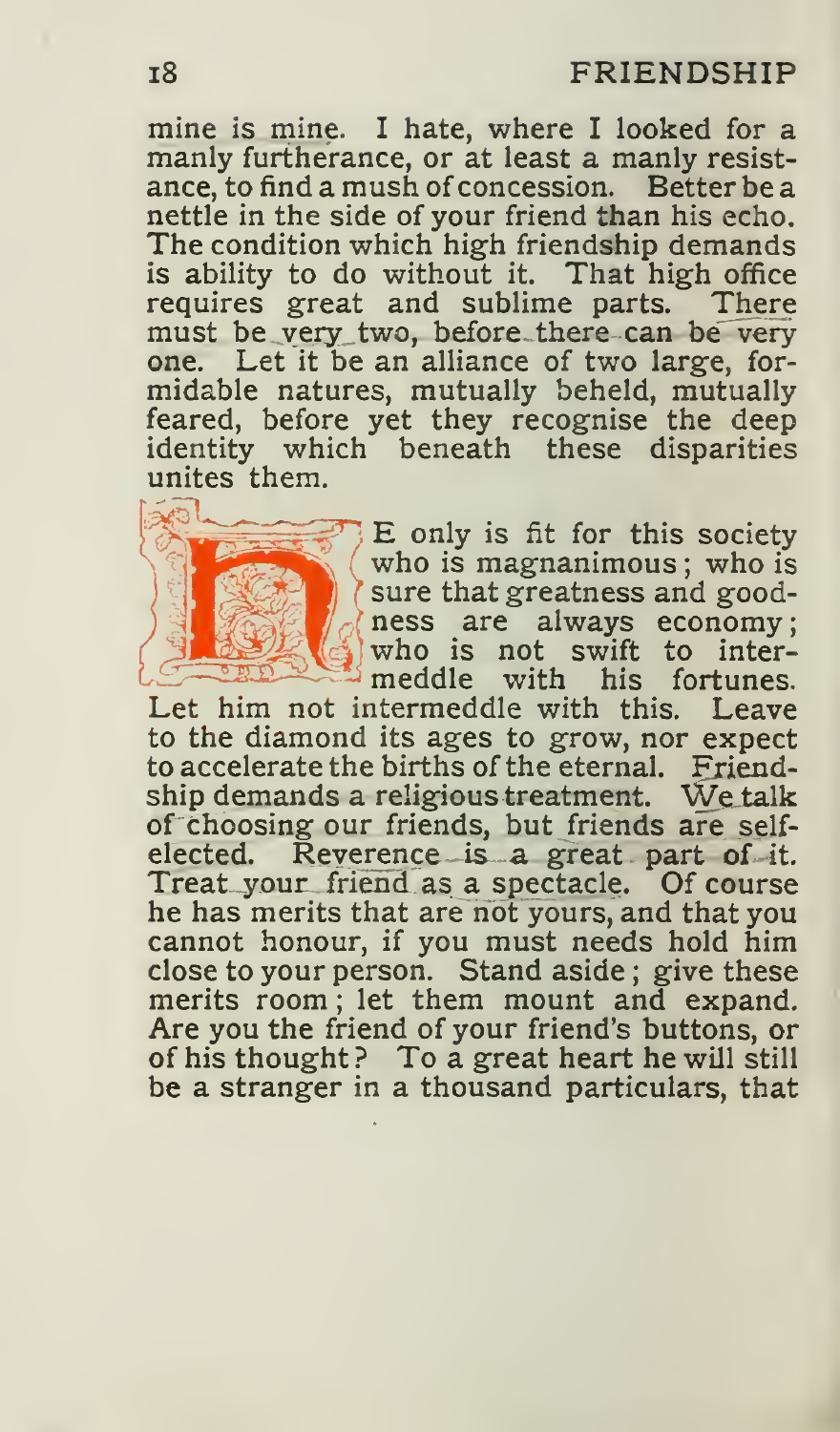#### FRIENDSHIP 19

he may come near in the holiest ground. Leave it to girls and boys to regard a friend as property, and to suck a short and all confounding pleasure, instead of the noblest benefit.

ET us buy our entrance to this guild by a long probation. Why should we desecrate noble and beautiful souls by intruding on them ? Why in sist on rash personal relations

with your friend ? Why go to his house, and know his mother and brother and sisters? Why be visited by him at your own? Are these things material to our covenant? Leave this touching and clawing. Let him be to me a spirit. A message, a thought, a sincerity, a glance from him, I want, but not news, nor pottage. <sup>I</sup> can get politics, and chat, and neighbourly con veniences from cheaper companions. Should not the society of my friend be to me poetic, pure, universal, and great as nature itself? Ought <sup>I</sup> to feel that our tie is profane in comparison with yonder bar of cloud that sleeps on the horizon, or that clump of waving grass that divides the brook ? Let us not vilify, but raise it to that standard. That great, defying eye, that scornful beauty of his mien and action, do not pique yourself on reducing, but rather fortify and enhance. Worship his superiorities; wish him not less by a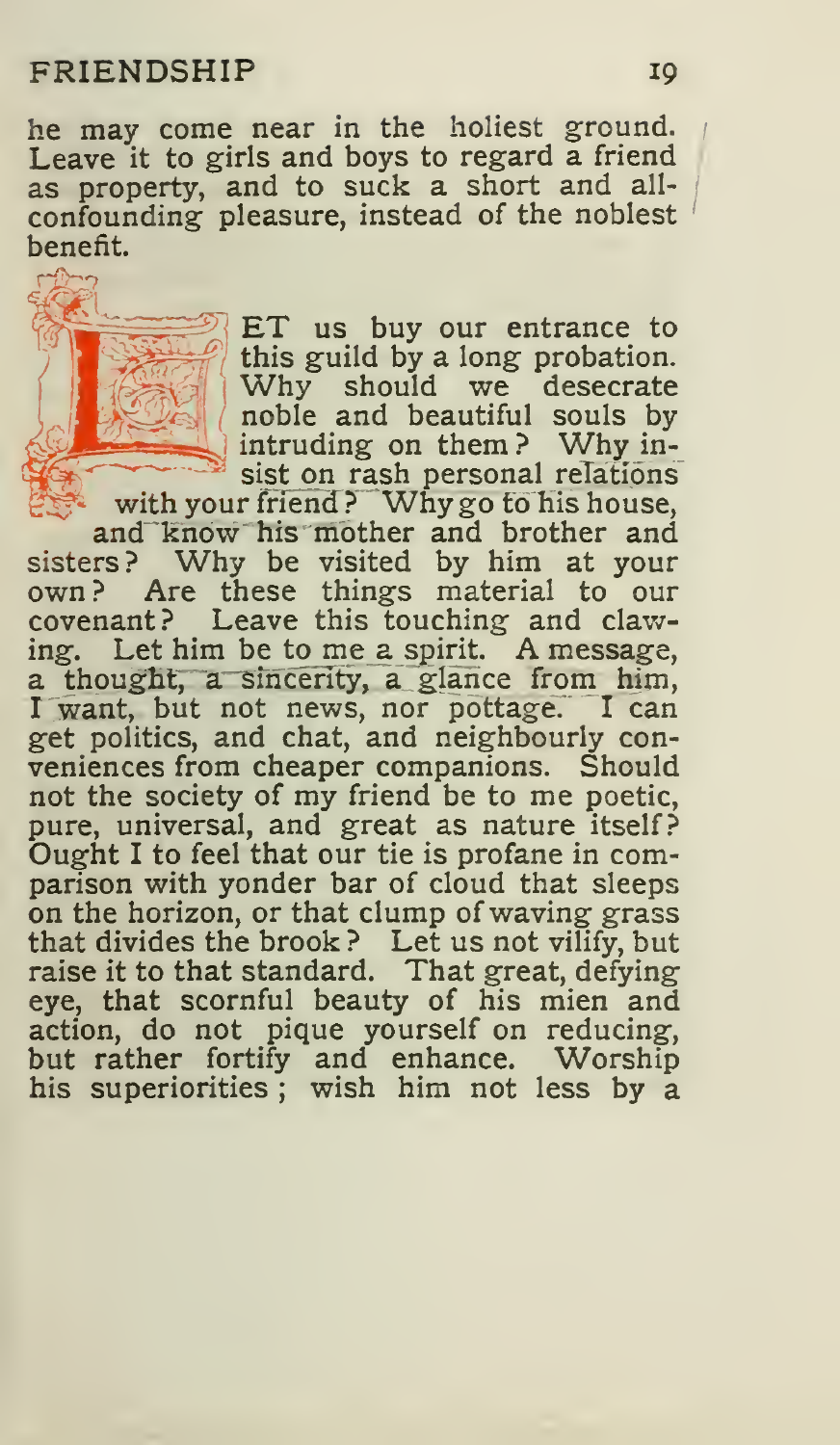thought, but hoard and tell them all. Guard him as thy counterpart. Let him be to thee for ever a sort of beautiful enemy, untamable, devoutly revered, and not a trivial conveniency to be soon outgrown and cast aside. The hues of the opal, the light of the diamond, are not to be seen, if the eye is too near. To my friend <sup>I</sup> write a letter, and from him <sup>I</sup> receive a letter. That seems to you a little. It suffices me. It is a spiritual gift worthy of him to give, and of me to receive. It profanes nobody. In these warm lines the heart will trust itself, as it will not to the tongue, and pour out the prophecy of a godlier existence than all the annals of heroism have yet made good.



ESPECT so far the holy laws of this fellowship as not to prejudice its perfect flower by your impatience for its opening. We<br>must be our own before we can be another's. There is at least

this satisfaction in crime, according to the Latin proverb : you can speak to your accomplice on even terms. Crimen quos inquinat, aequat. To those whom we admire and love, at first we cannot. Yet the least defect of self-possession vitiates, in my judgment, the entire relation. There can never be deep peace between two spirits, never mutual respect, until, in their dialogue, each stands for the whole world.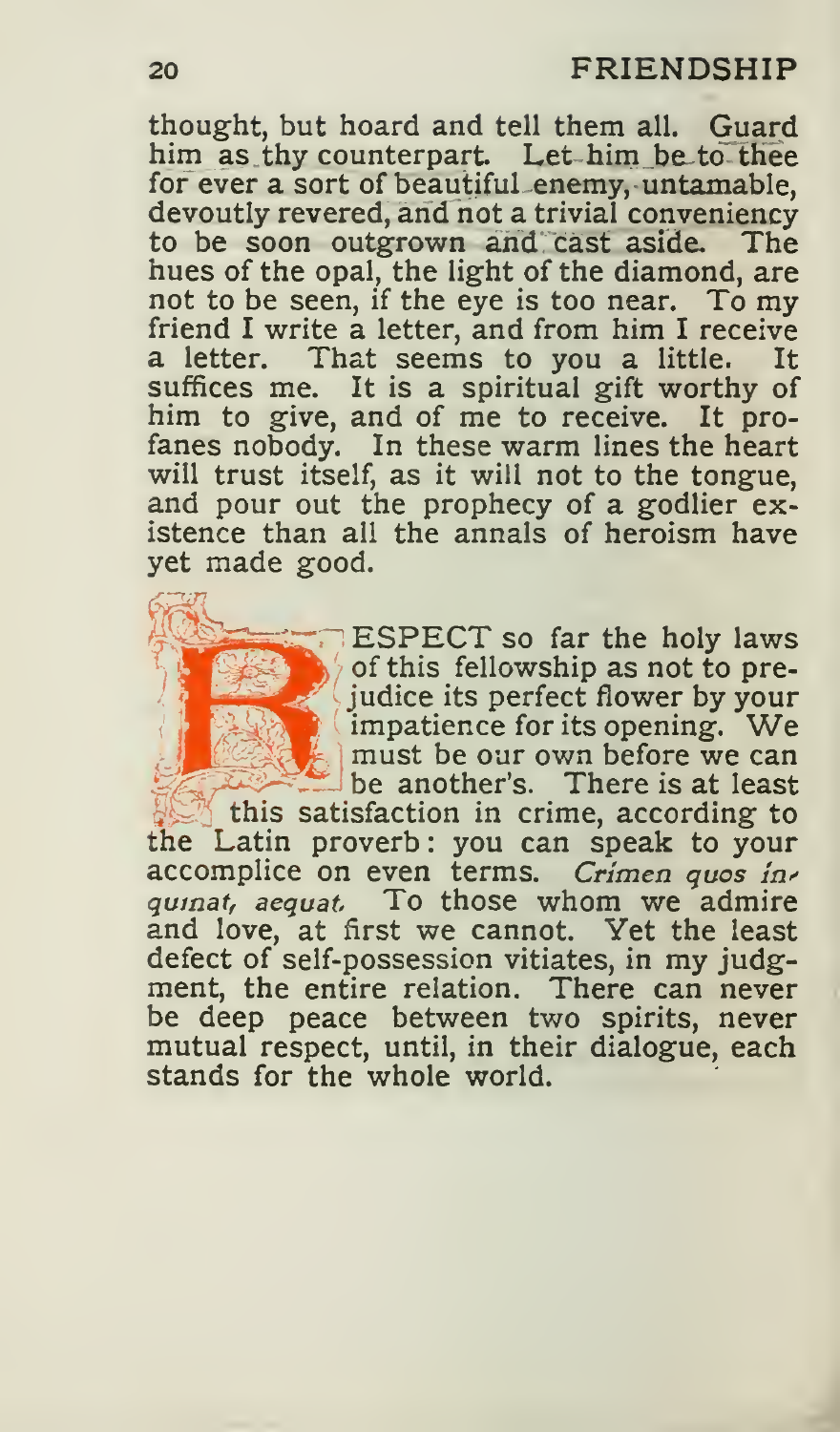HAT is so great as friendship, let us carry with what grandeur of spirit we can. Let us be silent—so we may hear the whisper of

the gods. Let us not in-<br>terfere. Who set you to cast about Who set you to cast about what you should say to the select souls, or how to say anything to such? No matter how ingenious, no matter how graceful and bland. There are innumerable degrees of folly and wisdom, and for you to say aught is to be frivolous. Wait, and thy heart shall speak. Wait until the necessary and everlasting overpowers you, until day and night avail themselves of your lips. The only reward of virtue is virtue ; the only way to have a friend is to be one. You shall not come nearer a man by getting into his house. If unlike, his soul only flees the faster from you, and you shall never catch a true glance of his eye. We see the noble afar off, and<br>they repel us; why should we intrude? Late -very late—we perceive that no arrangements, no introductions, no consuetudes or habits of society, would be of any avail to establish us in such relations with them as we desire—but solely the uprise of nature in us to the same degree it is in them; then shall we meet as water with water; and if we should not meet them then, we shall not want them, for we are already they. In the last analysis, love is only the reflection of a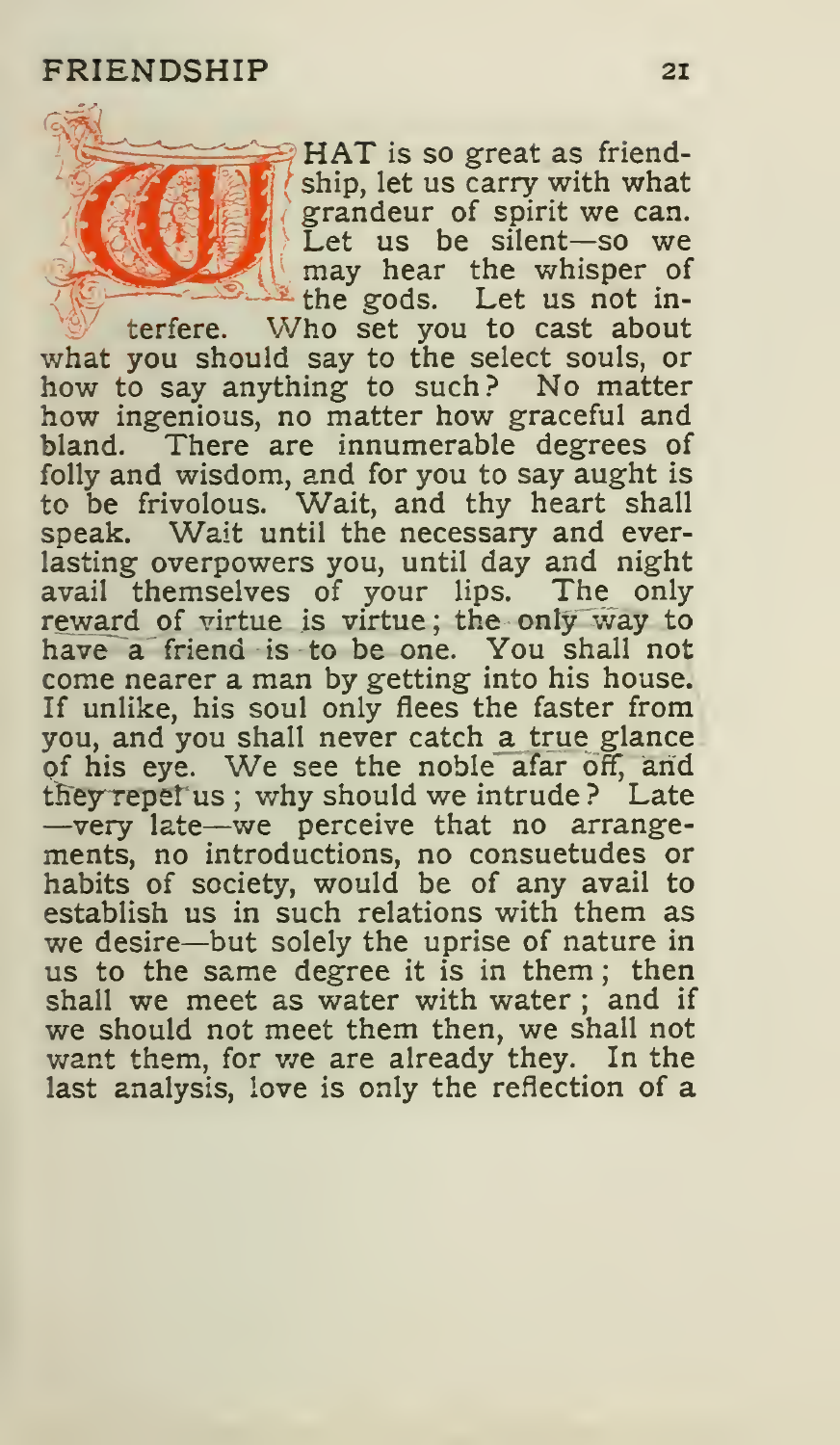man's own worthiness from other men. Men have sometimes exchanged names with their friends, as if they would signify that in their friend each loved his own soul.



HE higher the style we de mand of friendship, of course , the less easy to establish it with flesh and blood. We walk<br>alone in the world. Friends. alone in the world. such as we desire, are dreams

and fables. But a sublime hope cheers ever the faithful heart, that elsewhere, in other<br>regions of the universal power, souls are now acting, enduring, and daring, which can love us, and which we can love. We may congratulate ourselves that the period of nonage, of follies, of blunders, and of shame, is passed in solitude, and when we are finished men, we shall grasp heroic hands in heroic hands. Only be admonished by what you already see, not to strike leagues of friendship with cheap persons, where no friendship can be. Our impatience betrays us into rash and foolish alliances which no God attends. By persisting in your path, though you forfeit the little you gain the great. You demonstrate yourself, so as to put yourself out of the reach of false relations, and you draw to you the first-born of the world—those rare pilgrims whereof only one or two wander in nature at once, and before whom the vulgar great show as spectres and shadows merely.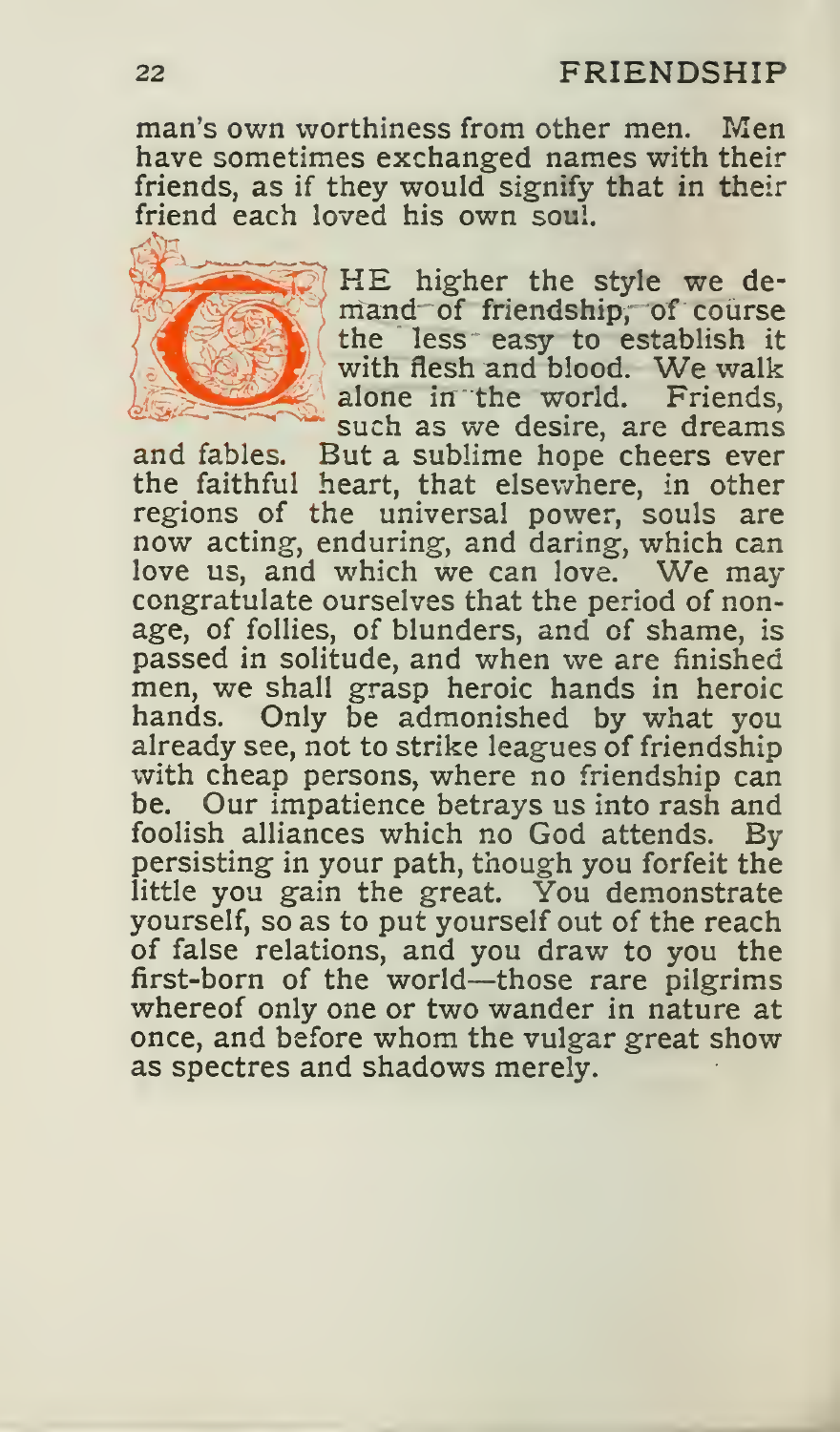

T is foolish to be afraid of making our ties too spiritual, as if so we could lose any<br>genuine love. Whatever cor- $\mathbb{Z}^{\otimes n}$  genuine love. Whatever cor- rection of our popular views  $\frac{1}{2}$  we make from insight, nature

will be sure to bear us out in, and though it seemed to rob us of some joy, will repay us with a greater. Let us feel, if we will, the absolute insulation of man. We aresure that we have all in us. We go to Europe, or we pursue persons, or we read books, in the in stinctive faith that these will call it out and reveal us to ourselves. Beggars all. The persons are such as we ; the Europe an old faded garment of dead persons ; the books their ghosts. Let us drop this idolatry. Let us give over this mendicancy. Let us even bid our dearest friends farewell, and defy them, saying, "Who are you? Unhand me: I will be dependent no more." Ah! seest thou not, O brother, that thus we part only to meet again on a higher platform, and only be more<br>each other's, because we are more our own? A friend is Janus-faced : he looks to the past and future. He is the child of all my foregoing hours, the prophet of those to come, and the harbinger of a greater friend.

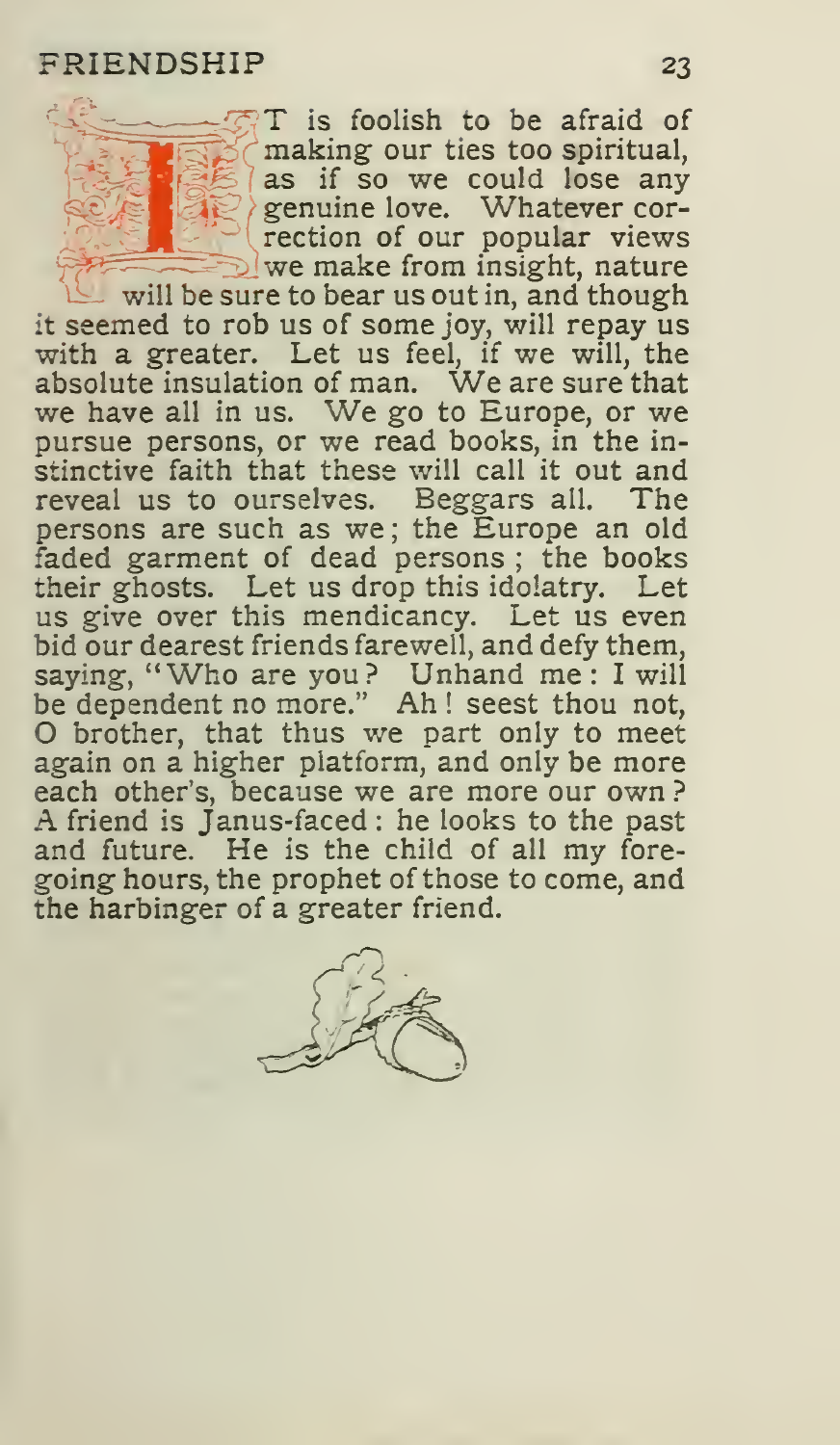DO then with my friends as I<br>do with my books. I would have them where <sup>I</sup> can find them, but <sup>I</sup> seldom use them. We must have society on our  $\mathbb{R}$  own terms, and admit or ex-

clude it on the slightest cause. <sup>I</sup> cannot afford to speak much with my friend. If he is great, he makes me so great that <sup>I</sup> cannot descend to converse. In the great days, presentiments hover before me in the firmament. <sup>I</sup> ought then to dedicate myself to them. <sup>I</sup> go in that <sup>I</sup>may seize them, <sup>I</sup> go out that <sup>I</sup>may seize them, <sup>I</sup> fear only that <sup>I</sup> may lose them receding into the sky in which now they are only a patch of brighter light. Then, though <sup>I</sup> prize my friends, <sup>I</sup> cannot afford to talk with them and study their visions, lest <sup>I</sup> lose my own. It would indeed give me a certain household joy to quit this lofty seeking, this spiritual astronomy, or search of stars, and come down to warm sympathies with you; but then I<br>know well I shall mourn always the vanishing of my mighty gods. It is true, next week <sup>I</sup> shall have languid moods, when <sup>I</sup> can well afford to occupy myself with foreign objects ; then <sup>I</sup> shall regret the lost literature of your mind, and wish you were by my side again. But if you come, perhaps you will fill my mind only with new visions, not with yourself but with your lustres, and I shall not be able any more than now to converse with you. So <sup>I</sup> will owe to my friends this evanescent inter course. <sup>I</sup> will receive from them, not what they have, but what they are. They shall give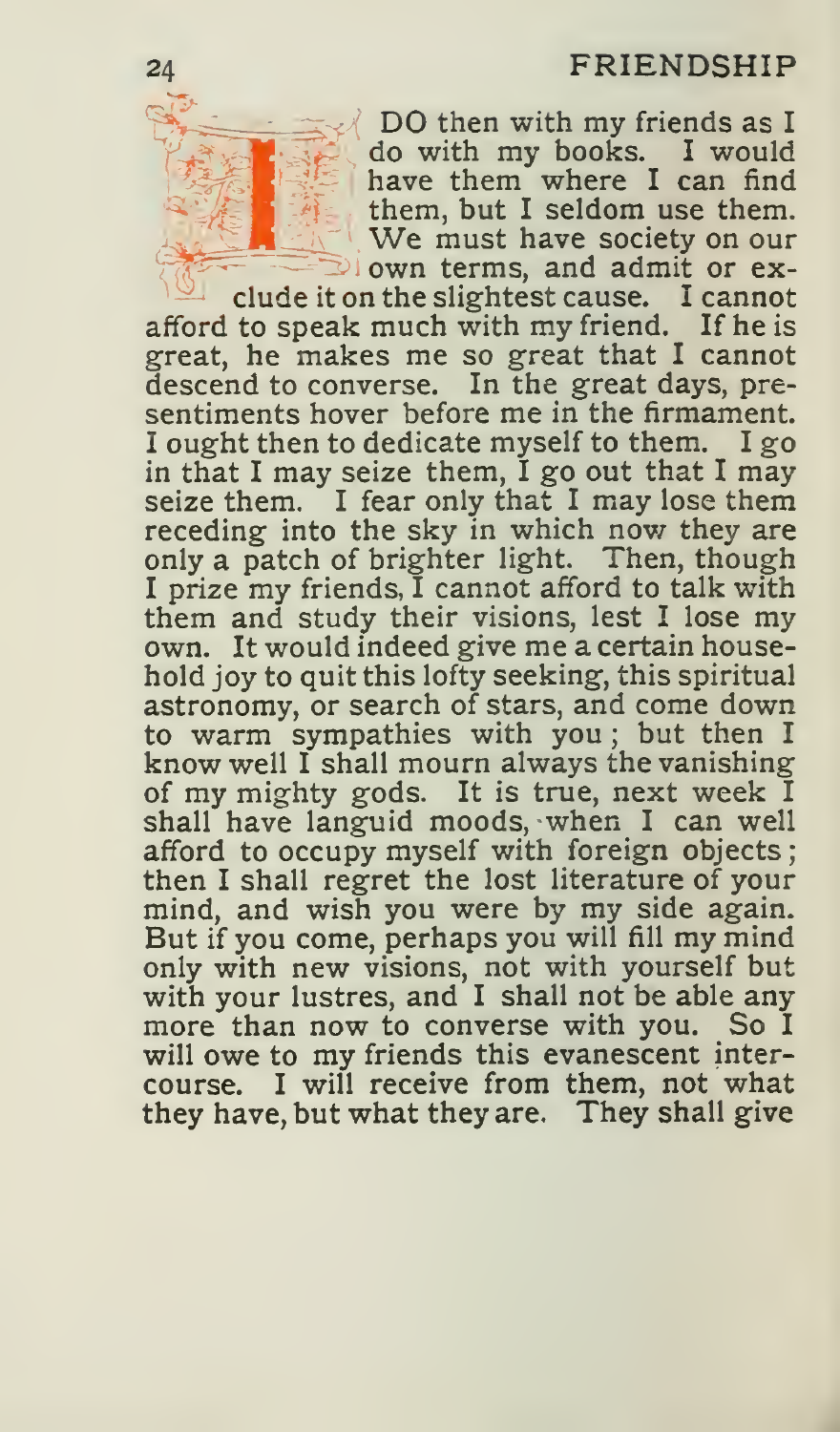me that which properly they cannot give, but which emanates from them. But they shall not hold me by any relations less subtile and pure. We will meet as though we met not, and part as though we parted not.

> T has seemed to me lately more possible than <sup>I</sup> knew, to carry a friendship greatly, on one side, without due corre spondence on the other. Why should <sup>I</sup> cumber myself with

regrets that the receiver is not capacious ? It never troubles the sun that some of his rays fall wide and vain into ungrateful space, and only a small part on the reflecting planet. Let your greatness educate the crude and cold companion. If he is unequal, he will presently pass away ; but thou art enlarged by thy own shining, and, no longer a mate for frogs and worms, dost soar and burn with the gods of the empyrean. It is thought a disgrace to love unrequited. But the great will see that true love cannot be unrequited. True love transcends the unworthy object, and dwells and broods on the eternal, and when the poor interposed mask crumbles, it is not sad, but feels rid of so much earth, and feels its independency the surer. Yet these things may hardly be said without a sort of treachery to the relation. The essence of friendship is<br>entireness, a total magnanimity and trust. It must not surmise or provide for infirmity. It treats its object as a god, that it may deify both.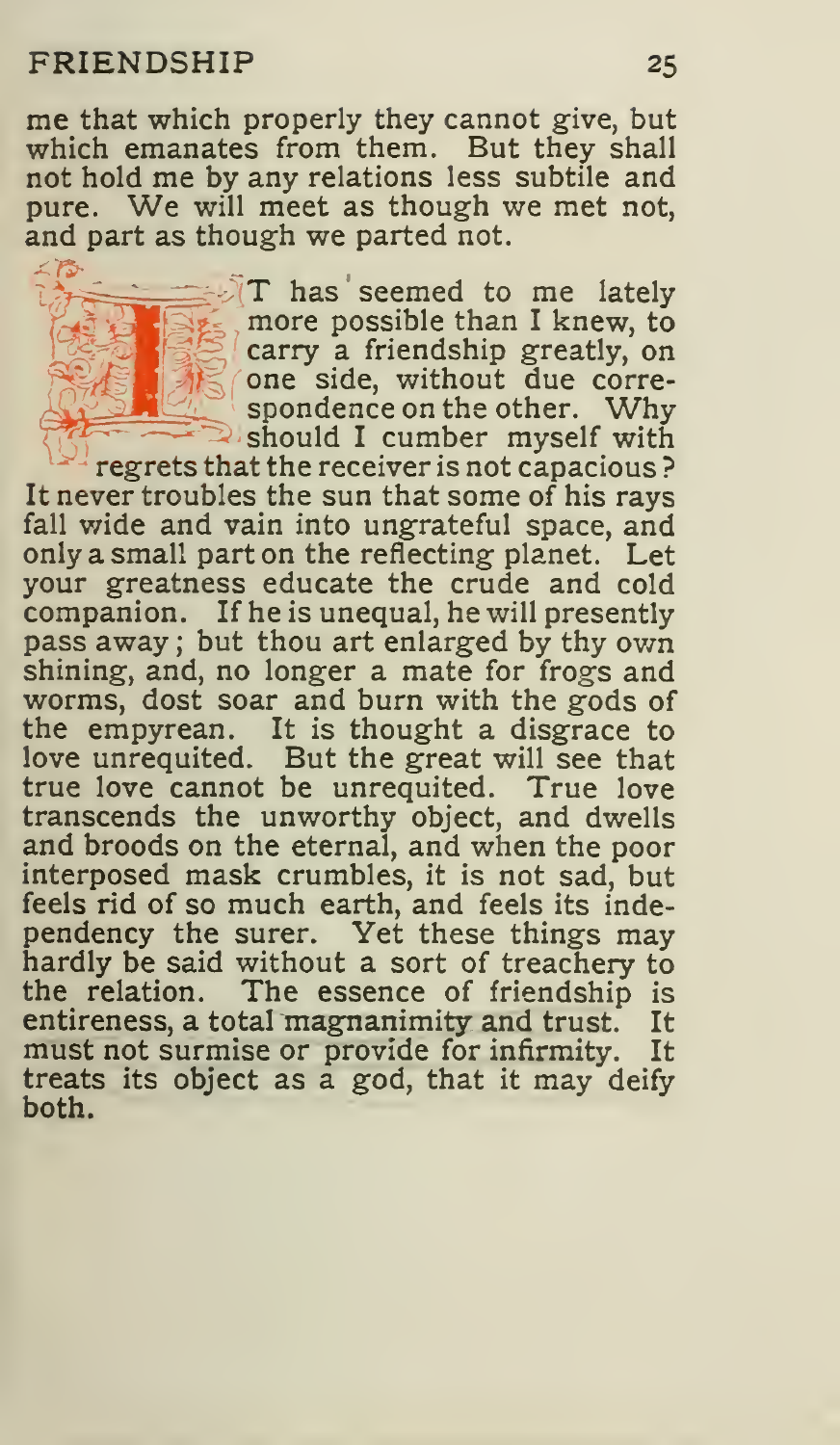

 $\sim$